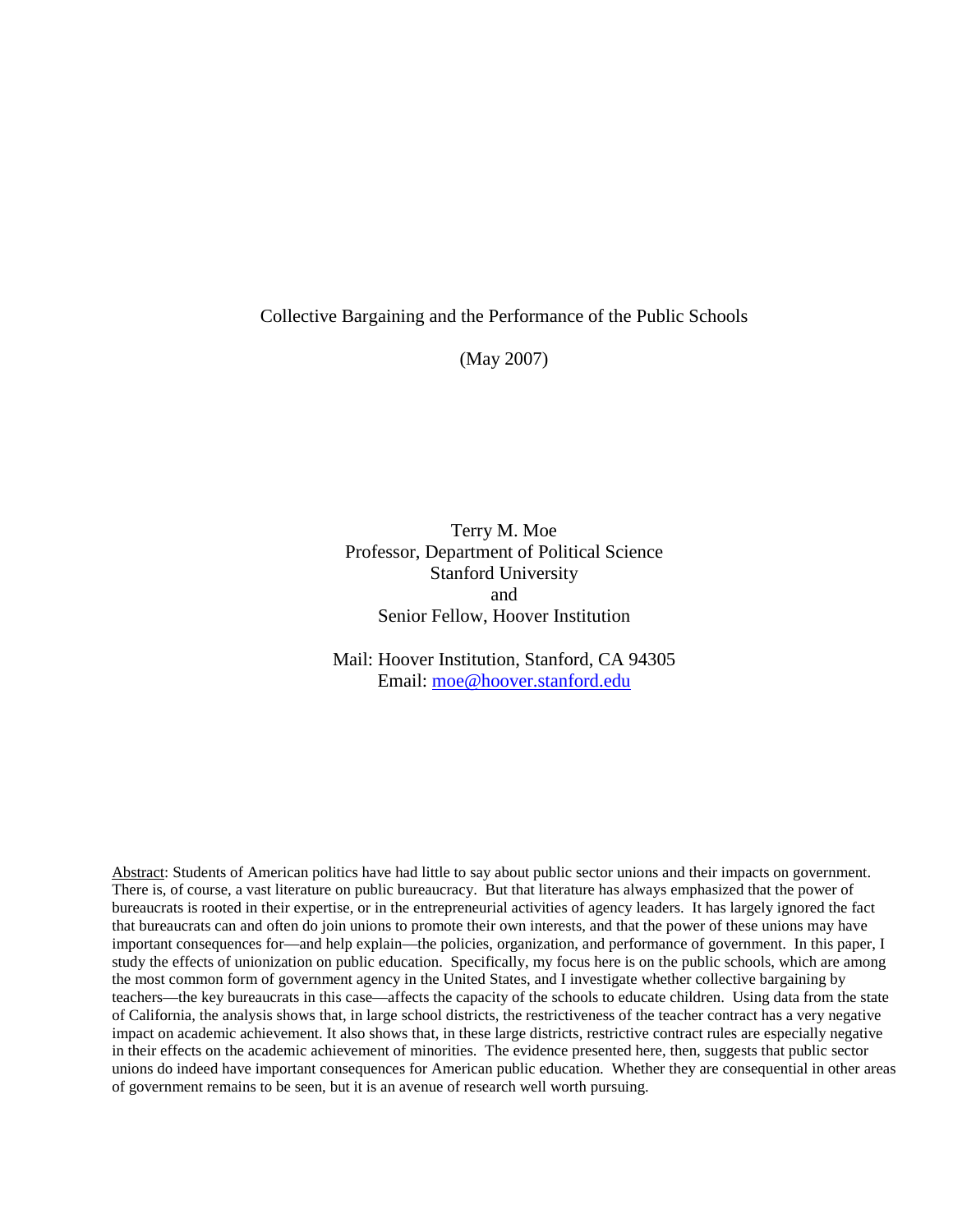#### Collective Bargaining and the Performance of the Public Schools

Prior to 1960, few public workers in the United States belonged to unions and almost none were covered by collective bargaining. All this changed during the next two decades, as most states passed laws making it easier for public sector unions to organize and gain bargaining rights. The result was a period of explosive growth in which the portion of public workers covered by collective bargaining grew to more than 40% by the early 1980s. In the aggregate, it has remained at roughly that level ever since, and is actually much higher in many states, localities, and occupations, particularly outside the right-to-work South. Meantime, unions in the private sector have been in caught in a disastrous freefall, with coverage at just 8.5% as of 2005 (U.S. Census Bureau, 2007).

Public sector unions have changed the dynamics of American politics. They have compelling incentives to be politically active, because their members are directly dependent on government for their livelihoods. And they have acted on these incentives with seriousness and dedication, using impressive reservoirs of money and manpower to make themselves formidable players in electoral campaigns, as well as in every major sphere of governmental decision making: legislative, administrative, and judicial (Moe, 2006a; Johnson and Libecap, 1994; Blasé, Blake, and Dion, 1997; Troy, 1994).

They have done more, however, than change the nation's politics. For when they engage in collective bargaining, the contracts that result—each of which may impose hundreds of formal rules become integral components of the structure of government. They are often major players, then, in determining how government is organized. State and local governments, where most of the nation's policies are carried out and most of its money spent, are more affected by collective bargaining than the federal government. And some state and local governments are more affected than others. But such variation simply makes the phenomenon more interesting and worth studying. On the whole, collective bargaining is quite common within the public sector, it is often a source of governmental structure, and—if institutions really do matter—it is likely to be an important (if varying) influence on governmental performance (Freeman, 1986; Freeman and Ichniowski, 1988; Lewin et al., 1988).

Students of American politics have had little to say about the rise of public sector unions, and little to say, in particular, about the impact of collective bargaining on the structure and performance of government.<sup>[1](#page-1-0)</sup> There is, of course, a vast literature on public bureaucracy. But that literature—from the early writings of Weber (1947) to the most recent developments in rational choice modeling (e.g., Huber and Shipan, 2002; Epstein and O'Halloran, 1999)—has always emphasized that the power of bureaucrats is rooted in their expertise: in the knowledge and experience that give them leverage in dealing with their political superiors (and with clients). It has also recognized the various ways in which bureaucratic leaders can establish reputations, build constituencies and coalitions, and otherwise take entrepreneurial action to gain power and autonomy in politics (Carpenter, 2001; Rourke, 1984).

While these aspects of bureaucratic power are surely important, the literature largely ignores the fact that even the most ordinary bureaucrats can get organized into unions. When they do, their numbers and resources may well translate into considerable power over the policies, structures, and performance of government, power that is used to promote their own occupational interests—in material benefits, in job security, in restrictive work rules, in public policy—and that may lead to a host of impacts on government. Many of these impacts are likely to be intentional, as when unions succeed in blocking unwanted policy reforms or in securing new work rights. Some impacts, on the other hand, may be

<span id="page-1-0"></span> $\frac{1}{1}$ <sup>1</sup> The major exception is Johnson and Libecap (1994). This is a book about federal employee unions, however, and most of the membership and power of U.S. public sector unions are at the state and local levels. See also Carpenter's (2001) analysis of the activities of the early postal unions.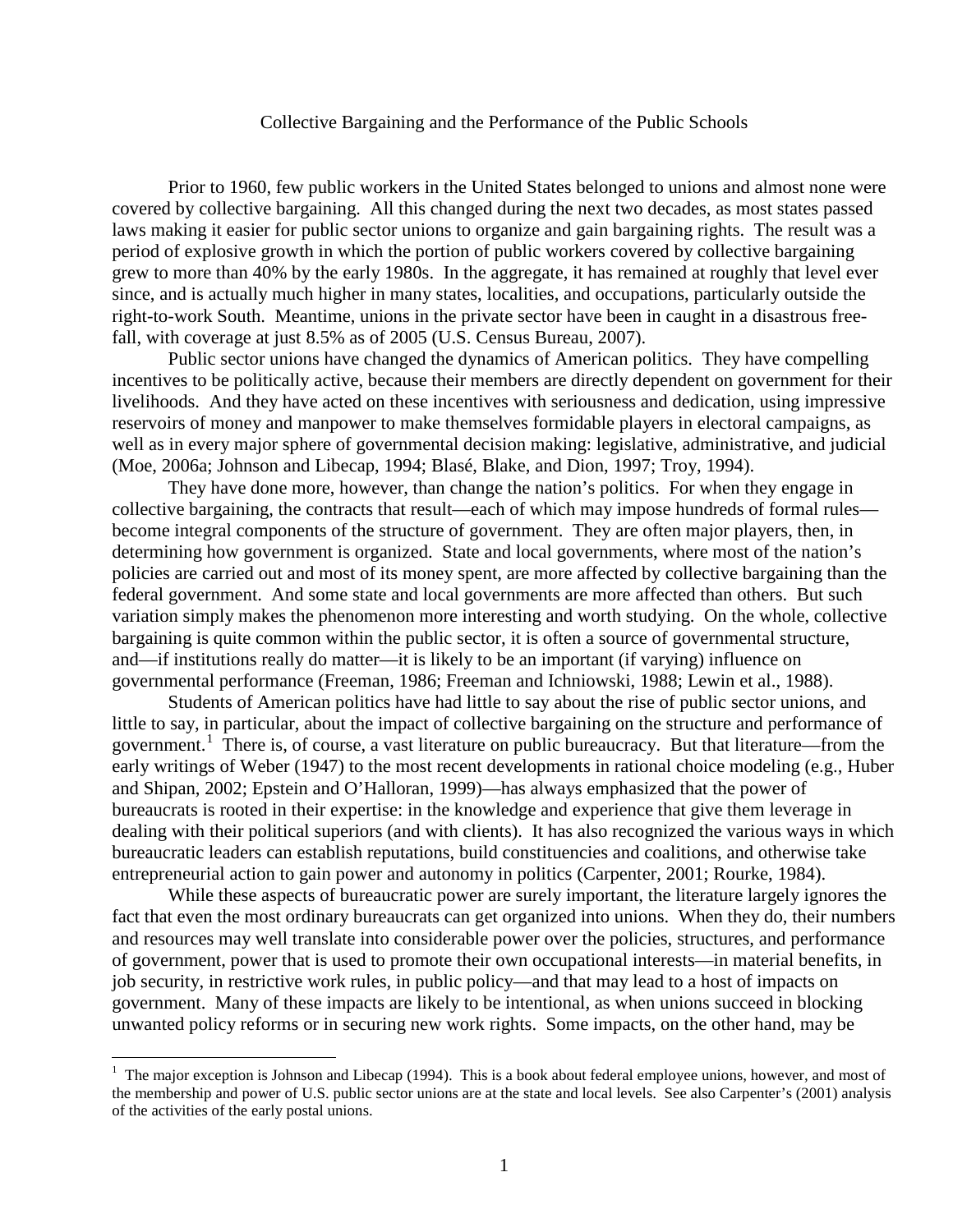quite unintentional—as could occur, for instance, if restrictive work rules have the effect of making public agencies less productive. But either way, they are products of union power, and they stand to have important consequences for what government is and does.

 Students of American politics, including students of bureaucracy, have long recognized the power of special interest groups, including unions. But the groups they study are outside of government—and public sector unions arise from the inside, representing the special interests of the government's own employees.<sup>[2](#page-2-0)</sup> It is time for political scientists to make public sector unions a serious part of their agenda for theory and research.

This paper is a step in that direction. My focus here is on the public schools, which are among the most common form of government agency in the United States and surely among the most important. The key bureaucrats in this case are the schools' teachers, who, outside the South, tend to be heavily unionized and covered by collective bargaining. The basic question here is whether, in using their power to secure contract rules that advance the occupational interests of their members, the teachers unions are (unintentionally) limiting the capacity of the public schools to educate children.

The data are from a sample of schools and districts from the state of California. Collective bargaining contracts are coded in terms of how restrictive they are in limiting control by superiors and imposing a structure favorable to the occupational interests of teachers. The analysis then shows that, in large school districts, the restrictiveness of the teacher contract has a very negative impact on school performance: the more restrictive the contract, the less successful are the public schools at promoting student achievement. It also reveals that, in these large districts, restrictive contract rules are especially negative in their effects on the academic achievement of minorities.

The evidence presented here, then, suggests that public sector unions do indeed have important consequences for the performance of the public schools. Whether they are consequential in other areas of government remains to be seen, but it is an avenue of research well worth pursuing.

## Expectations

Since the publication of A Nation at Risk (National Commission on Excellence in Education, 1983), the watershed report that warned of a "rising tide of mediocrity" in America's schools, public officials have been under intense pressure to improve academic performance. They have responded with billions of additional dollars and countless reforms, and with a commitment to school improvement that, remarkably, has maintained its salience and drive throughout the last quarter century. For the most part, the focus has been on promoting academic achievement. But there has been considerable concern as well for closing the "achievement gap" between white and minority children, and for improving the large urban districts that many minority students attend (Peterson, 2003).

On both counts, the most fundamental changes have come about through new accountability systems, which, through the imposition of more rigorous standards, testing regimes, and consequences attached to performance, represent the most aggressive effort yet by public authorities to improve academic achievement. Accountability reforms spread rapidly across the states during the 1990s, and in 2001 the federal government enacted No Child Left Behind, landmark legislation that imposed accountability rules for the country as a whole: rules designed to promote academic improvement, but also to spotlight the achievement of minority students, and to insist on efforts to close the achievement gap (Peterson and West, 2003).

<span id="page-2-0"></span> $\frac{1}{2}$  $2$  The interest group literature, like the bureaucracy literature, has very little to say about public sector unions. See, e.g., Baumgartner and Leech, 1998; Ciglar and Loomis, 2006.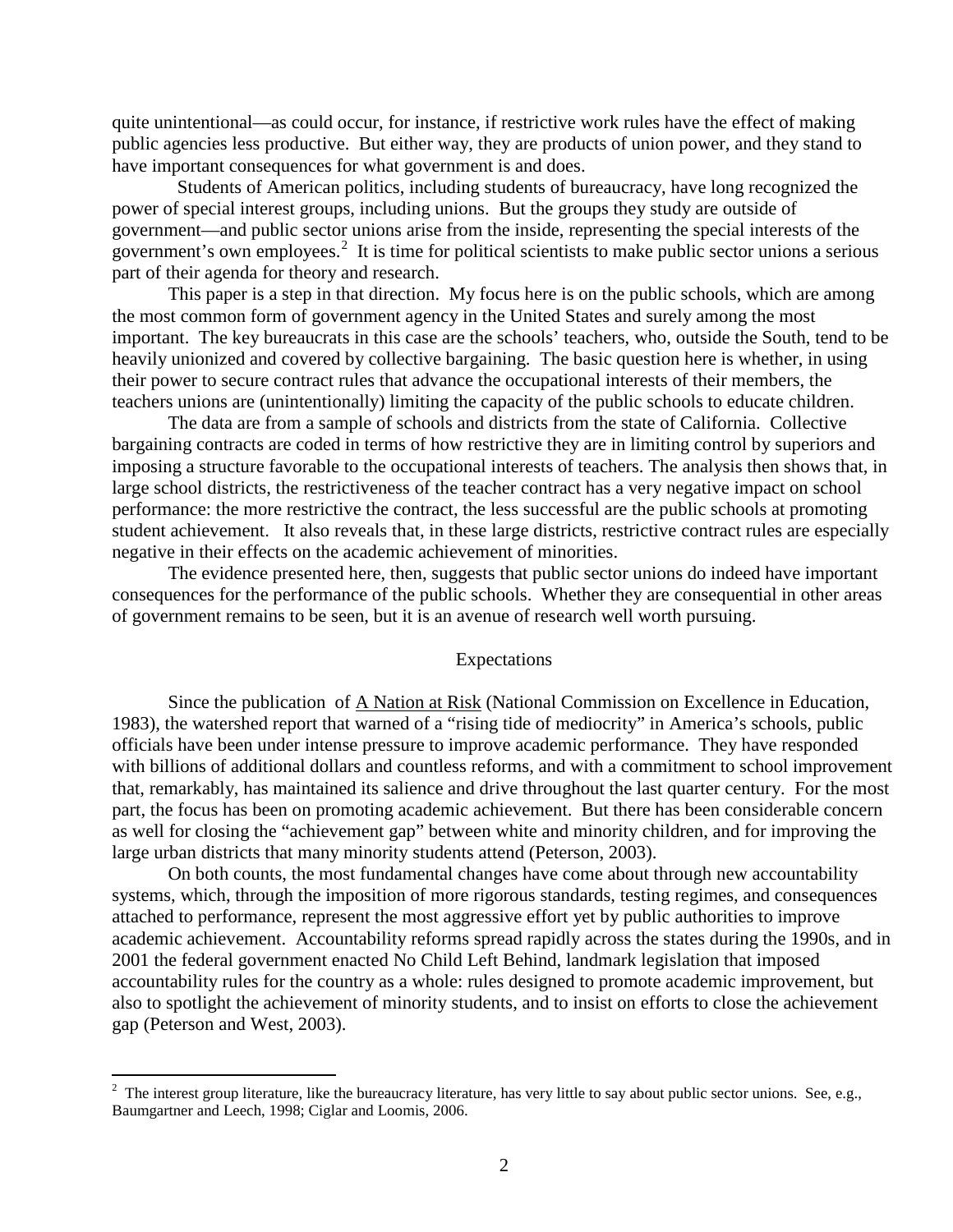Accountability reforms are clear indications—obvious to administrators, teachers, and students at the school level every day—that public officials are serious and in broad agreement about increasing student learning. Behavior in the schools is shaped by other structures as well, however. And notable among them are the rules imposed by collective bargaining. What should we expect of these contract rules? Do they contribute to the authorities' efforts to improve academic achievement? Or do they tend to get in the way?

There is good reason to think that the latter is much more likely, at least on balance. Collective bargaining would not exist except for the power of the teachers unions, and they are not in the business of promoting academic achievement. They are in the business of pursuing their own interests, which arise from their survival-based concerns for maintaining membership and financial resources, as well as their induced concern (because it contributes to these more basic objectives) for representing the occupational wants and needs of their members. They have an interest, for example, in protecting member jobs and fighting for higher wages and fringe benefits. They also have an interest in fighting for greater teacher autonomy, less threatening methods of evaluation, prohibitions on non-classroom duties, smaller classes, fewer course preparations, and similar protections and benefits that teachers value. The unions secure these objectives through formal contract rules that require or prohibit certain behaviors on the part of management—and, most generally, place restrictions on top-down control (e.g., McDonnell and Pascall, 1979; Grimshaw, 1979; Hoxby, 1996; Moe, 2006b).

These restrictions ensure that the public schools are literally not organized to promote academic achievement. When contract rules make it difficult or impossible to weed out mediocre teachers, for example, they directly undermine the single most important determinant of student learning: teacher quality (Sanders and Rivers, 1996). And when contract rules guarantee teachers seniority-based transfer rights, they ensure that teachers cannot be allocated to their most productive uses (Levin, Mulhern, and Schunck, 2005). Much the same can be said about a long list of standard contract provisions: they often come into conflict with basic requisites of effective organization. This is precisely what we should expect. The contract rules were never intended to make the schools effective.

Still, there are shades of gray here. For when teachers unions pursue their own interests, they will sometimes take actions that happen to be good for student achievement too. Their pursuit of smaller classes is an obvious example. More generally, because unions tend to secure better wages, benefits, and working conditions, and because they expand worker autonomy in the workplace, they may help to attract higher quality workers, promote professionalism, and lessen worker absenteeism and turnover, and thus to enhance productivity (Freeman and Medoff, 1984).

These are plausible arguments. Yet in the case of the teachers unions there are persuasive reasons for thinking that the positives are likely to be small relative to the negatives. One reason is that any positive effects are accidental by-products of what the teachers unions do in their own interests. They pressure for smaller classes, for instance, because teachers like them and because they call for more hiring (and more union members), not because they are good for student achievement. If there were an optimal class size for student achievement (given district budget constraints and opportunity costs), this would not stop the unions from pressuring for class-sizes that are still smaller. The same is true for seniority rights. Unions pressure for them because they take job assignments out of the hands of administrators, not because they increase experience or reduce turnover; and if the lack of managerial control over the allocation of teachers has negative consequences for student achievement that outweigh their impacts on experience and turnover, the unions would continue to support the seniority system anyway. The same logic applies to issues of professionalism and other aspects of union-inspired organization. The bottom line is that the interests of teachers (and unions) are simply not aligned with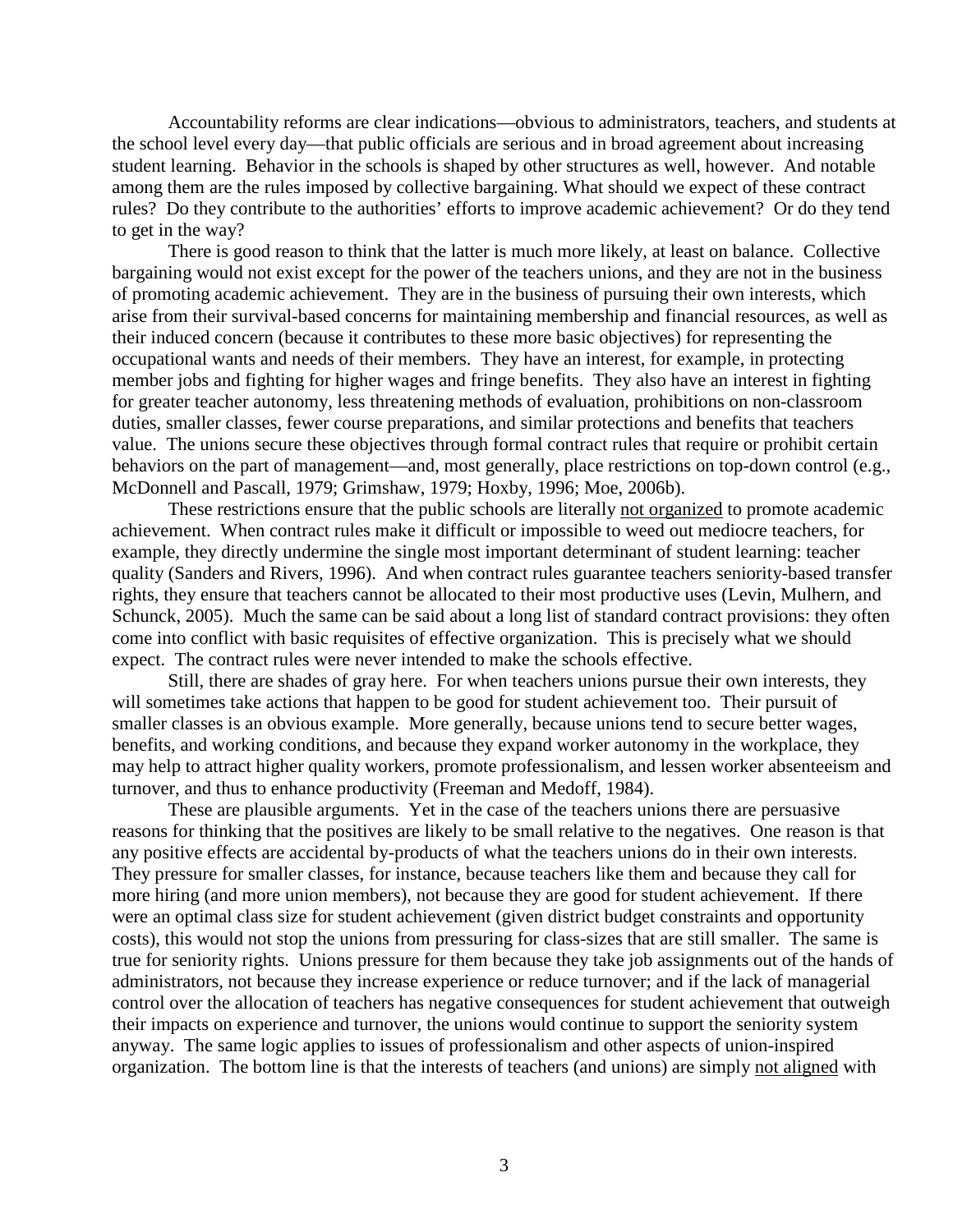the interests of children, and the organizational arrangements pursued by unions will ultimately diverge from those that are best for students.

We also need to recognize that any contract provisions that happen to be good for student achievement could be adopted (as policies) by school districts on their own. And especially in this era of state and federal accountability pressures, they would have incentives to do just that. They would not, on the other hand, have incentives to adopt contract provisions that have negative effects on student achievement—but would adopt them only because the unions are powerful and demand them.

The central hypothesis I will be testing in this paper, then, can be stated as follows: the restrictiveness of the collective bargaining contract—its overall limitation on managerial control in the interests of teachers (and unions)—has negative consequences, on balance, for the performance of the public schools. The more restrictive the contract, the more difficult it will be for schools to do their jobs well, and the less students will learn.

This hypothesis—and this paper—are just starting points. A more detailed investigation of collective bargaining would suggest that, while there are persuasive reasons for expecting these labor contracts to have negative effects, there are also reasons for thinking that the magnitudes of the effects are not everywhere the same, but are likely to vary with a range of conditions. Taking on this larger task would require a far more extensive analysis and is beyond the scope of this one paper. But once I have presented the basic empirical findings on restrictiveness, I will go on to discuss two conditions of special concern in this era of education reform—the size of the district and the concentration of minority students—and show that they do indeed appear relevant to how collective bargaining affects the schools.

#### Research on the Impact of Teachers Unions

There is a rather large research literature on the impact of unions. These studies generally agree that unionization leads to higher costs in both the private and public sectors. But the findings are mixed on the question of how unions affect overall productivity, and thus whether the higher costs are counterbalanced by increases in output. One reason for the mixed findings is that these studies often use different methods and measures, are carried out on widely varying industries and economic contexts, and are not of equal quality, all of which make summary conclusions difficult. It is perhaps not surprising, then, that even after decades of research the dispute about the overall impact of unions lives on without resolution (e.g., Doucouliagos and Laroche, 2003; Hirsch, 2004).

A small subset of this research has dealt specifically with teachers unions, attempting to determine whether collective bargaining within the public school system has an impact on student learning. Here too the findings have been mixed. I will not review these studies individually, but a brief look at some of their characteristics helps to suggest how extensive the heterogeneity is, and why it can easily lead to disparate and unreliable findings (Eberts and Stone, 1984; 1986; Milkman, 1997; Kurth, 1987; Grimes and Register, 1990; Argyris and Rees, 1995; Peltzman, 1993; Hoxby, 1996; Nelson and Rosen, 1996; Steelman, Powell, and Carini, 2000).

(1) Many studies are carried out at the state level, and are thus based on data so heavily aggregated—average achievement scores for entire states, for example—that there is little hope of discovering causes and effects at the district level, where collective bargaining actually takes place.

(2) Collective bargaining is measured differently in different studies. Some use dummy variables to indicate whether a state or district has collective bargaining or not. Others focus instead on union strength, using the percentage of teachers belonging to unions as a proxy.

(3) Achievement is typically measured in one of two ways: mathematics test scores or scores on SAT / ACT exams. Yet SAT and ACT tests are only taken by college-bound seniors, who are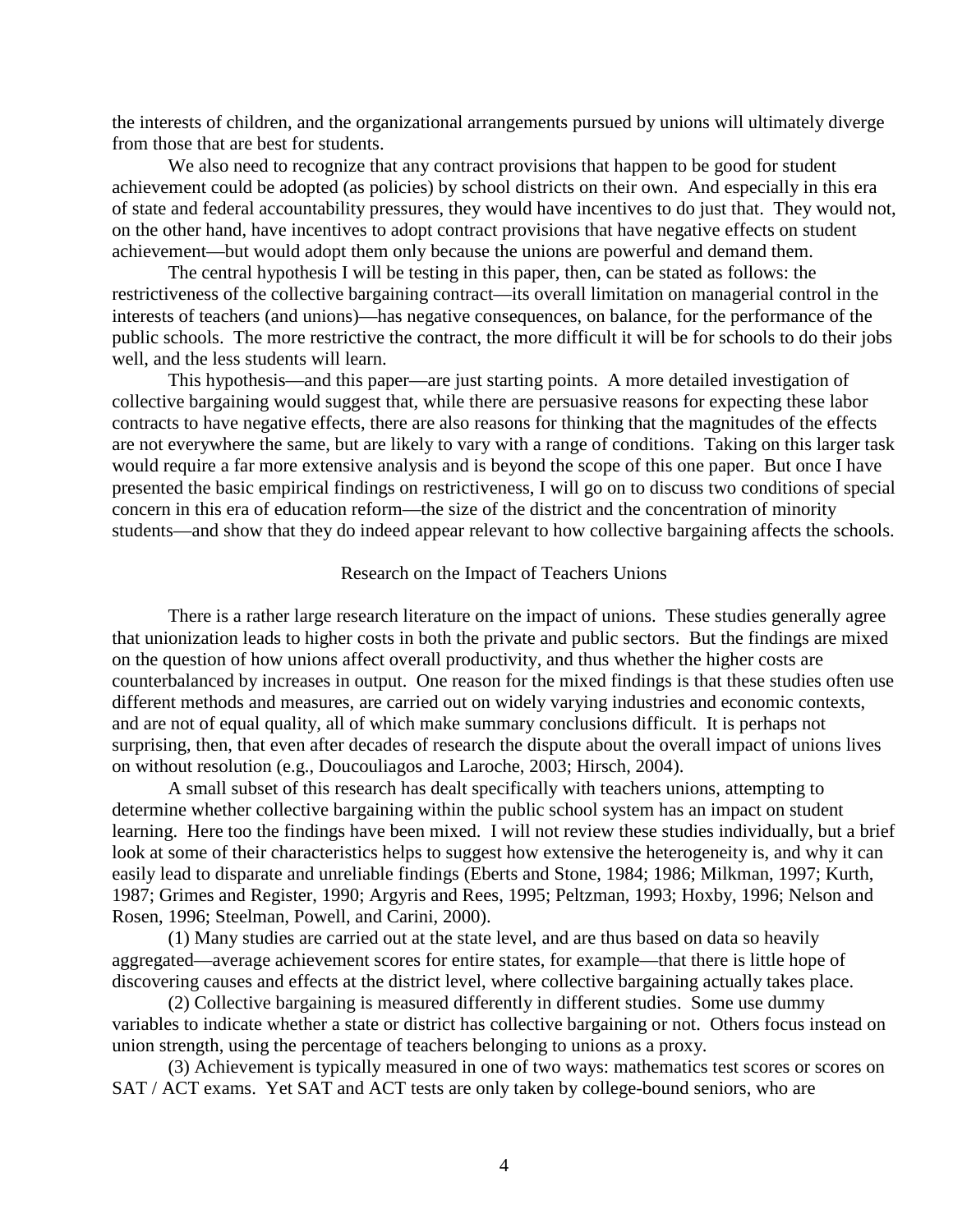unrepresentative of students generally. And math scores capture just a small part of the academic curriculum and are narrow measures of achievement. The populations whose math scores are featured, moreover, vary dramatically from study to study: Eberts and Stone (1984, 1986), for example, focus on 4<sup>th</sup> graders, Argyris and Rees (1995) target 10<sup>th</sup> graders, and Milkman (1997) studies 12<sup>th</sup> graders.

(4) Some studies are based on student-level data, and thus on samples that are quite large. Eberts and Stone (1984, 1986), for instance, analyze a sample of approximately 14,000 students in 328 elementary schools, and other studies have samples in the thousands as well (Argyris and Rees, 1995; Milkman, 1997; Grimes and Register, 1990). Ordinarily, large samples would be a good thing. But in these studies, many students are drawn from the same schools and districts; and because of this clustering, they should not be treated as independent observations. Were clustering properly taken into account, standard errors would tend to be higher and statistical significance more difficult to achieve. Yet none of these studies adjusts for clustering. If they did, their findings about the impact of collective bargaining would likely be weakened.

(5) States with low union density or little or no collective bargaining are almost all southern or border states, and the school systems in these states have historically been low performers. This simple fact makes it difficult to disentangle regional influences from union influences on student achievement. It also raises endogeneity issues, because some of the factors that explain why unions are weak in these states may also explain why the school systems do not perform well; their political cultures, for instance, generate attitudes and laws hostile to unions, but also low spending, low taxing, and low public pressure for good schools. Many of the studies (Hoxby, 1996, is the exception) ignore these problems entirely, while others address it by merely introducing a dummy for the South. $3$ 

In view of how different these studies are and how many questions are raised by their methods, there can be little surprise that this literature has not led to a coherent set of findings. One study, however, stands apart from the others and is due special weight. This is the analysis by Hoxby (1996), which assesses the impact of collective bargaining by looking at districts before and after the unions gain bargaining rights, a unique design that only she has employed. What she shows, in the literature's most sophisticated analysis, is that collective bargaining increases school inputs—total spending, teacher salaries, teacher-student ratios—but also decreases their productivity, so that the unions' overall impact on school performance is actually negative (as measured by the drop-out rate).

## A New Study

My own approach departs from the others in this literature in two basic respects. First, I am concerned more narrowly with the restrictiveness of the contract rather than with collective bargaining or union strength per se. And second, I am comparing its effects across jurisdictions that all engage in collective bargaining and whose teachers are virtually all unionized.

The focus on restrictiveness means that, rather than reducing collective bargaining to gross dichotomies (have it / don't have it) or gross proxies for union strength (percentage unionized), we are led to explore the actual contents of the labor contracts themselves, and thus to determine what rules they contain and what implications they have for student achievement. In this way, we can gain a new and more informative angle on the academic impact of collective bargaining.

By looking only at districts that have collective bargaining, we gain additional advantages. The vast majority of school districts (of any size) in this country do engage in collective bargaining. This is business as usual in public education. An approach that compares these "normal" districts to those that do not have collective bargaining is a risky proposition; for as I suggested above, there are reasons the

<span id="page-5-0"></span><sup>&</sup>lt;sup>3</sup> Endogeneity issues may also arise for other reasons, which will be discussed at a later point in the text.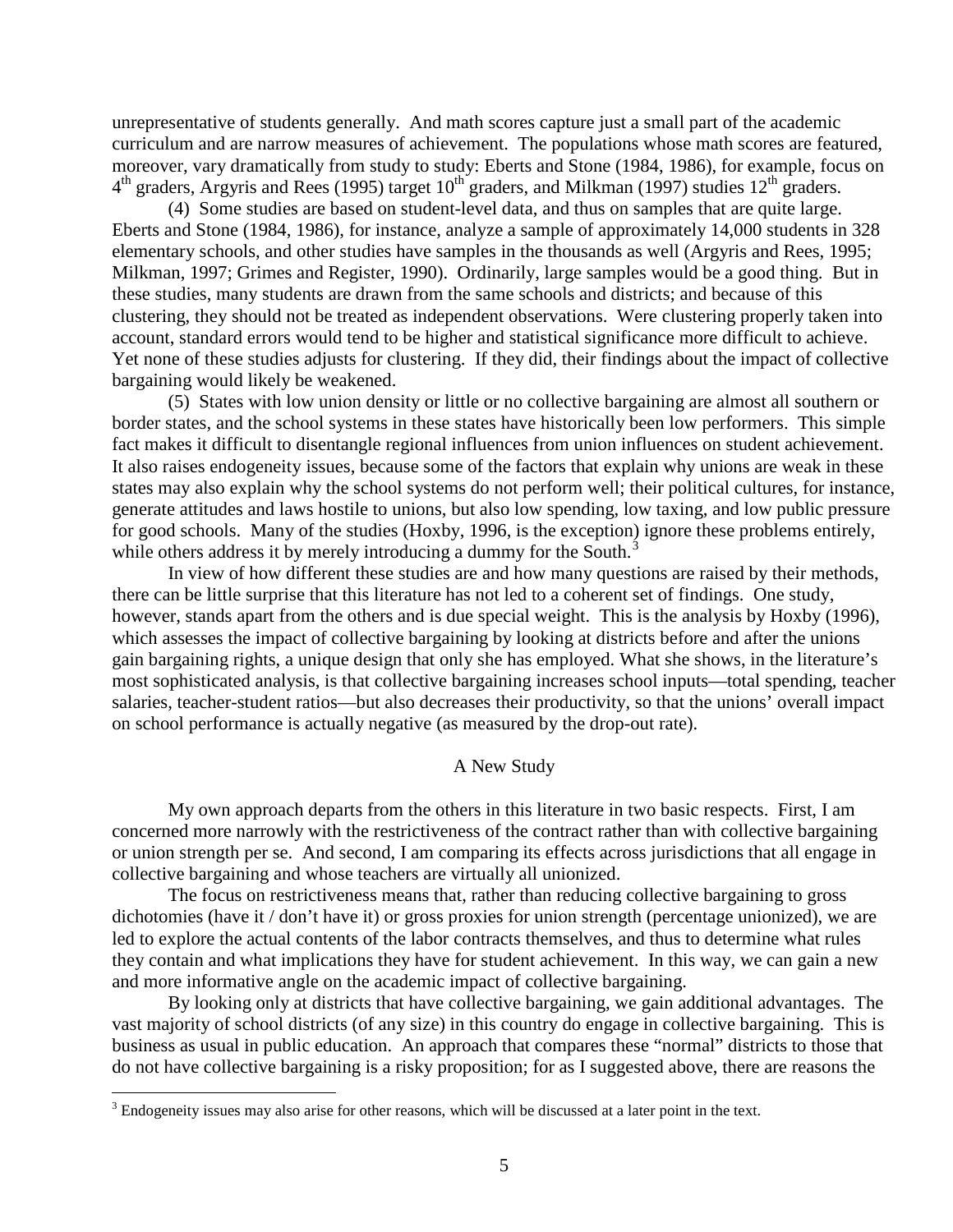latter districts have never gotten unionized, and these factors (if not measured or otherwise adjusted for) may lead to biases. By looking just at the "normal," unionized districts, we are looking at districts that have a great deal in common, and the risk of bias should be reduced considerably.

In addition to these basic differences in approach, this study also departs from mainstream studies in more specific ways—reflecting, for the most part, an effort to deal with some of the methodological issues (mainly having to do with measurement) outlined in the prior section. I will introduce these elements below as they become relevant.

#### Data and Key Variables

The data for this study are drawn from school districts in the state of California. The current reality is that California and all other states administer their own achievement tests, which usually provide good measures of what students are learning—and better measures than can be obtained from most national data sets, which, if they have test scores at all, typically use a much smaller number of test items, focus only on students in certain grade levels, and have few students per district. The problem is that states tend to use different tests that cannot readily be compared to one another. So while an analysis that is national in scope might otherwise be desirable, there are grounds in this case for picking a particular state. And California offers a nice compromise. It has good measures of student achievement whose reliability has been carefully evaluated and maintained over time. It is also a large, diverse state whose districts vary greatly on variables of possible relevance—they are large and small, urban and rural, high minority and low minority, and so on—giving us a broad base for analysis.

Since 1998, when its school accountability plan went into effect, California has been administering achievement tests to its students and, based on the scores of all students across all grades in all subjects tested, giving each school a performance score called the Academic Performance Index (API). The test scores of individual students are confidential. But the API scores of schools are very public indeed, and are the state's prime means of holding schools accountable. They are also useful for the type of analysis we are carrying out here: they provide an overall index, for all students in each school, of how much students are learning. This is an attractive alternative to using the math scores of  $4<sup>th</sup>$  $4<sup>th</sup>$  graders or the SAT scores of college-bound high school seniors.<sup>4</sup>

The collective bargaining contracts were gathered randomly from 371 of California's approximately 1000 school districts. The contracts are filled with rules. Some of these rules deal with teacher pay, benefits, and time off, but most—the focus here—are designed to impose structure on the workplace by giving teachers various formal rights and restricting managerial control. To allow for a meaningful coding of the contracts, I singled out various work-rule dimensions as potentially important to the everyday operation of schools and typical of the kinds of restrictions unions fight for. Among them, for example, are rules regarding the assignment of teachers to classes, the voluntary and involuntary transfers of teachers to schools, and the evaluation of teachers. Factor analysis was employed to reduce all coded dimensions to a single index of restrictiveness. (See Appendix.)

The empirical analysis to follow, then, is built around the two key variables I have just introduced. One is California's index of school performance, the API, which is derived from student test scores. The other is an index of the restrictiveness of the collective bargaining contract, which is

<span id="page-6-0"></span><sup>&</sup>lt;sup>4</sup> Information on API scores can be found on the California Department of Education web site, at [www.cde.ca.gov.](http://www.cde.ca.gov/) For 1998-99 and 1999-2000, the API annual achievement scores were based entirely on the Stanford 9 achievement test, which covered reading, language, spelling, and math in grades 2-8, and reading, language, math, science, and social science in grades 9-11. In subsequent years, the department shifted gradually away from the Stanford 9 toward its own achievement tests in calculating the API annual scores.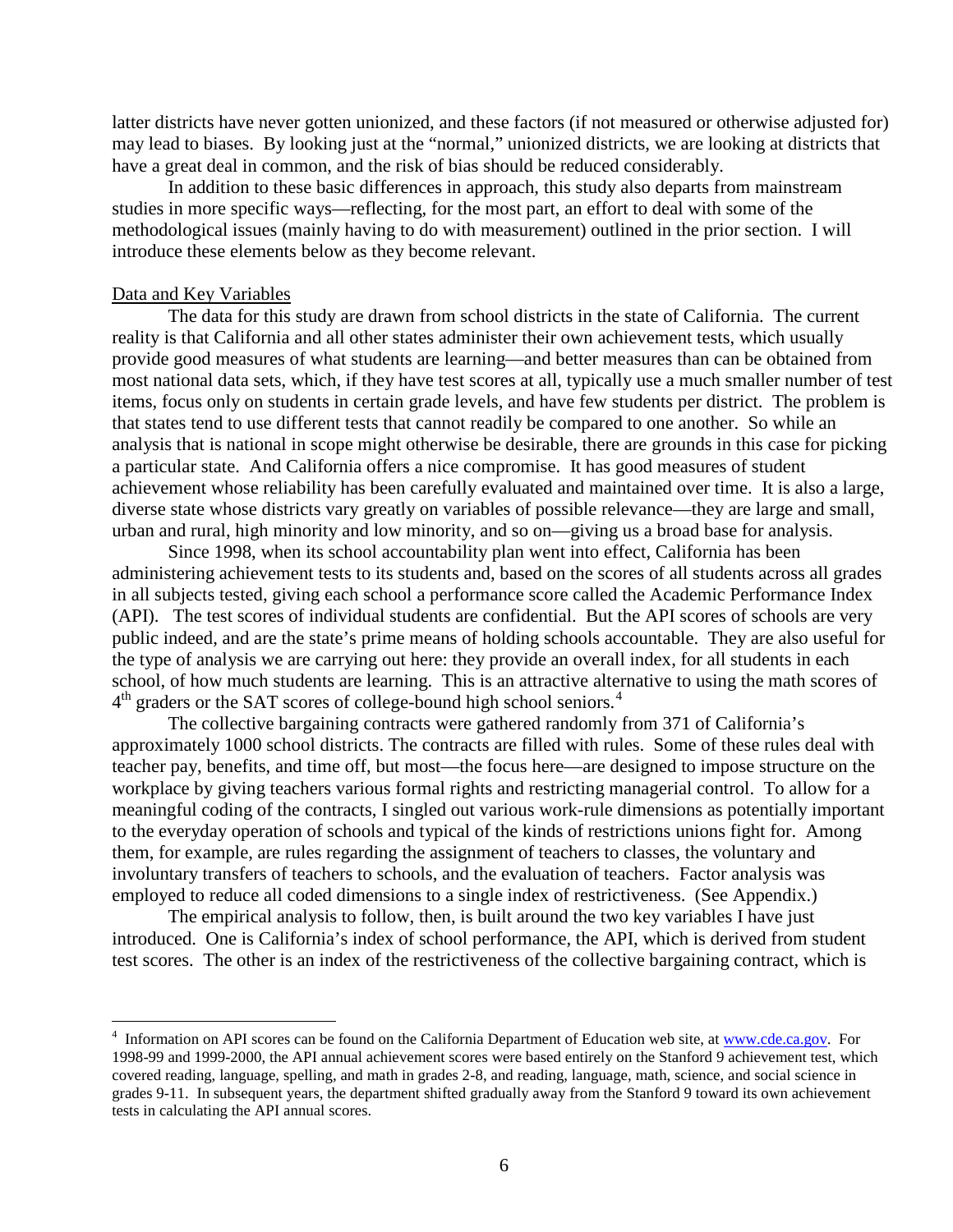derived from a coding of contracts. The question at issue is: how does restrictiveness affect school performance?

#### The Empirical Model

The purpose of California's accountability system is to improve the performance of the public schools and thus to boost student achievement. This is the goal of public policy. It makes good sense, therefore, to take as our dependent variable the growth in API scores over time, and to frame the empirical analysis as one of determining whether the restrictiveness of collective bargaining contracts makes it more difficult for public schools to achieve increases in their API scores.

The model of school improvement I'll be testing here consists of three basic parts. The first recognizes that how much a school improves is likely to depend on its initial level of performance, the base API. One reason is that schools starting out at very low achievement levels have vast opportunities for improvement—nowhere to go but up—while schools starting out at high achievement levels may have to struggle to increase their scores at all, not to mention by amounts comparable to the lower level schools. A related reason is that the API scale, which by design runs from 200 to 1000, gives rise to ceiling effects as scores begin to approach 1000. While only about 10 percent of the schools in this sample have scores over 800, schools at this level do not have the same scope for improvement as schools starting out at lower levels. The model includes a quadratic term (the square of the base API) to take this nonlinearity into account.

Controlling for a school's starting point, its academic improvement depends on characteristics of the students it is trying to educate, as well as characteristics of the school itself and the district it is a part of. These influences are best incorporated in two separate ways, which give rise to the second and third components of the model. The first has to do with the basic levels that these variables take on for particular schools. Schools with larger percentages of minority students, for example, may find it more difficult to improve achievement than schools that are mainly white. Similarly, schools that have larger enrollments, larger classes, or more inexperienced teachers may find it more difficult to improve than schools that are more advantaged on such counts. The second component recognizes that, whatever the levels of these variables for a given school, the school's change in performance over a given time period may also be a function of how these variables have changed over that period. If the student body has shifted from 10 percent to 20 percent Latino, or if enrollment has jumped from 500 to 600, these changes might be accounting for some of the movement in student achievement. The model to be estimated therefore takes the following form:

$$
APIGrowth_{ij} = \beta_0 + \beta_A API_{ij} + \beta_{AS} API_{ij}^2 + \beta_L X_{ij} + \beta_C \Delta X_{ij} + \beta_R R_{ij} + \epsilon_{ij}
$$

The subscript i is a counter for schools, and j is a counter for districts. X is a vector representing the level that the (nonunion) independent variables take on during the base period. ∆X is a vector representing the change in these X variables over the relevant time period. R is the restrictiveness of the collective bargaining contract. And ε is the random error component. There are several measurement and estimation issues worth discussing here, so let me add a few points of clarification.

The base year of this analysis is the 1998-99 school year: the first year of the California accountability program and also the year in which the collective bargaining contracts were obtained from the districts. Achievement growth is measured as the total improvement in API scores between this base year and the 2002-03 school year. This five-year period of time is chosen because it is long enough to give the schools an opportunity to demonstrate improvement (or not) but short enough to help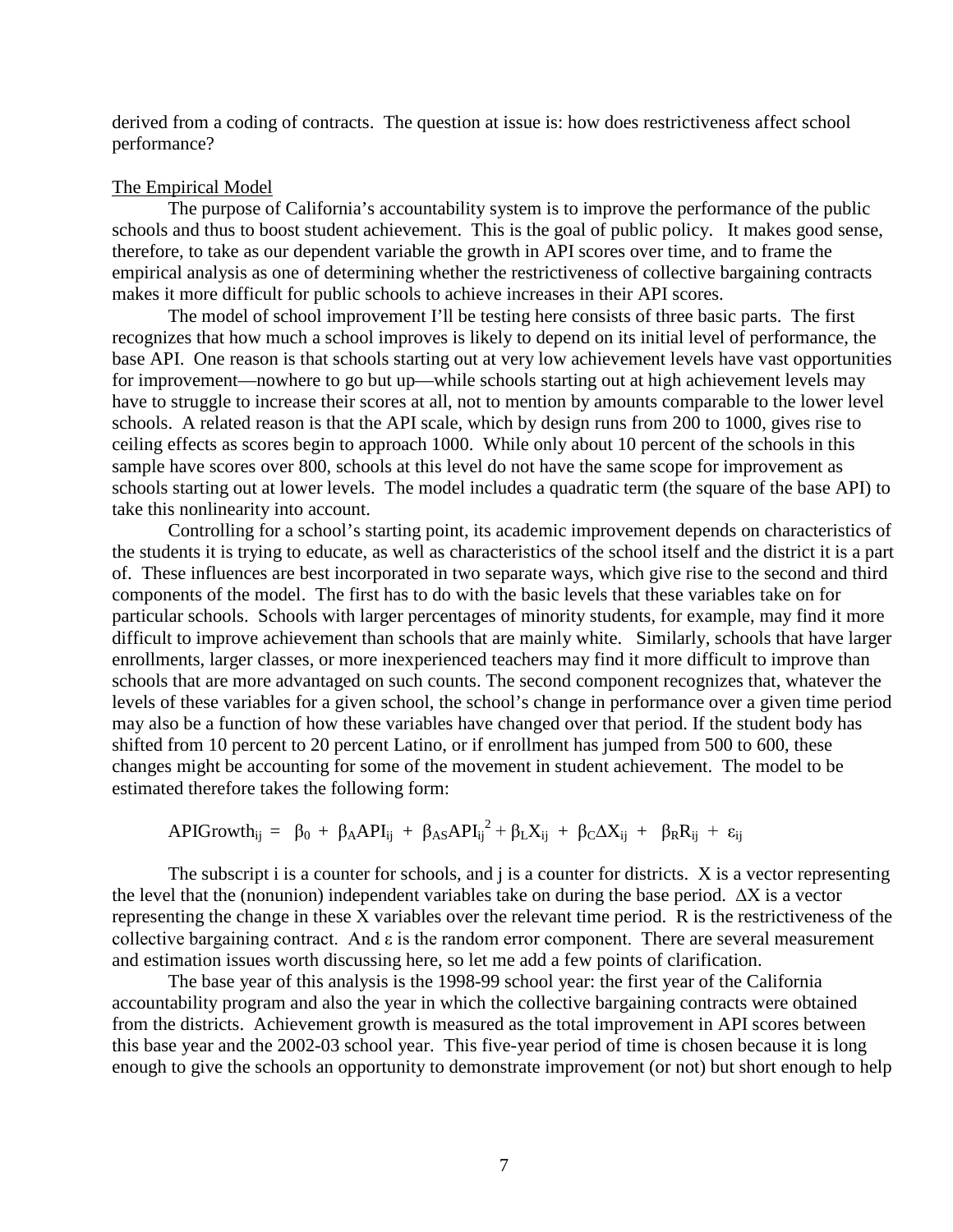assure that the restrictiveness of the union contract, which is measured only in the base year, remains relatively stable.<sup>[5](#page-8-0)</sup>

The growth in school performance is a measure of how each school's API scores have changed over the period. It is not, however, the simple difference between the API in 2002-03 and the API in 1998-99. Because of changes in the achievement tests and the rules for taking them (regarding, e.g., which students can be excluded), the Department of Education made adjustments in each year's API scores to assure that they could be validly compared to the scores of the immediately prior year to yield yearly growth scores. Unique adjustments were carried out each year. The total growth score for any given school over the entire period, then, is determined by summing its four year-to-year growth scores.

The analysis is conducted at the school level, and it is carried out separately for elementary and secondary schools to recognize basic organizational differences between the two. In elementary schools, for instance, teachers usually have the same students all day long and have very personal relationships with them, whereas in secondary schools relationships are less personal and more bureaucratic, so it is reasonable to think that collective bargaining (and other variables as well) may operate somewhat differently in these settings.

Whichever type of school is being analyzed, we have to recognize that the schools are clustered into districts, and that, due to a host of unmeasured variables that make up their economic, social, cultural, and governing environments, schools within a given district have much more in common with one another than they do with other schools. The error terms in this analysis are therefore likely to be correlated within districts, and this violates the usual OLS assumptions. This being so, the analysis is carried out using a robust (Huber-White) estimator of variance that recognizes the within-district correlation of errors across schools (clustering).

Endogeneity bias is always a concern, but it seems unlikely to be a problem that demands correction here. There is some possibility that achievement has a causal effect on restrictiveness, e.g, with teachers pressing for more protections when students are performing at low levels. But our dependent variable is the change in achievement, not achievement per se, and this should lessen any problems of bias—particularly because the change in achievement occurs in the years after the labor contracts have been negotiated, and cannot have caused their restrictiveness. We are also explicitly controlling for the base year level of achievement on the right hand side, as well as for an array of student background factors. The correlation between achievement and restrictiveness, moreover, is just -.02 for elementary schools and .06 for secondary schools. [6](#page-8-1) Another possibility is that endogeneity problems may arise from factors that are causally connected to achievement and also correlated with restrictiveness but omitted from the model. We might worry, for example, that highly bureaucratic systems are more likely to have restrictive contracts, and that bureaucracy creates conditions that lead to bad teaching; or we might worry that unions are more powerful and get more restrictive contracts in large, urban, high-minority systems that tend to be poor performers. But our model includes a long list of student, school, and district controls, including measures of bureaucracy, teacher quality, district size, bureaucracy, and student ethnicity. We cannot know that all influences of any relevance are included,

<span id="page-8-0"></span><sup>&</sup>lt;sup>5</sup> The term of most contracts is about three years, and, although many will not change much with renegotiation (or may take a year or two to renegotiate), the reliability of the restrictiveness measure is bound to decline the longer the time period. A period of five years seems a reasonable compromise under the circumstances.

<span id="page-8-1"></span> $6$  These correlations are at the district level. The level of contract restrictiveness in 1999 is due to the accumulated influences of factors in the past, so contemporaneous correlations can only be suggestive. Even so, it is worth noting that restrictiveness is contemporaneously correlated at much higher levels with other variables, e.g., district size (.62), rural location (-.40), and percent black (.31).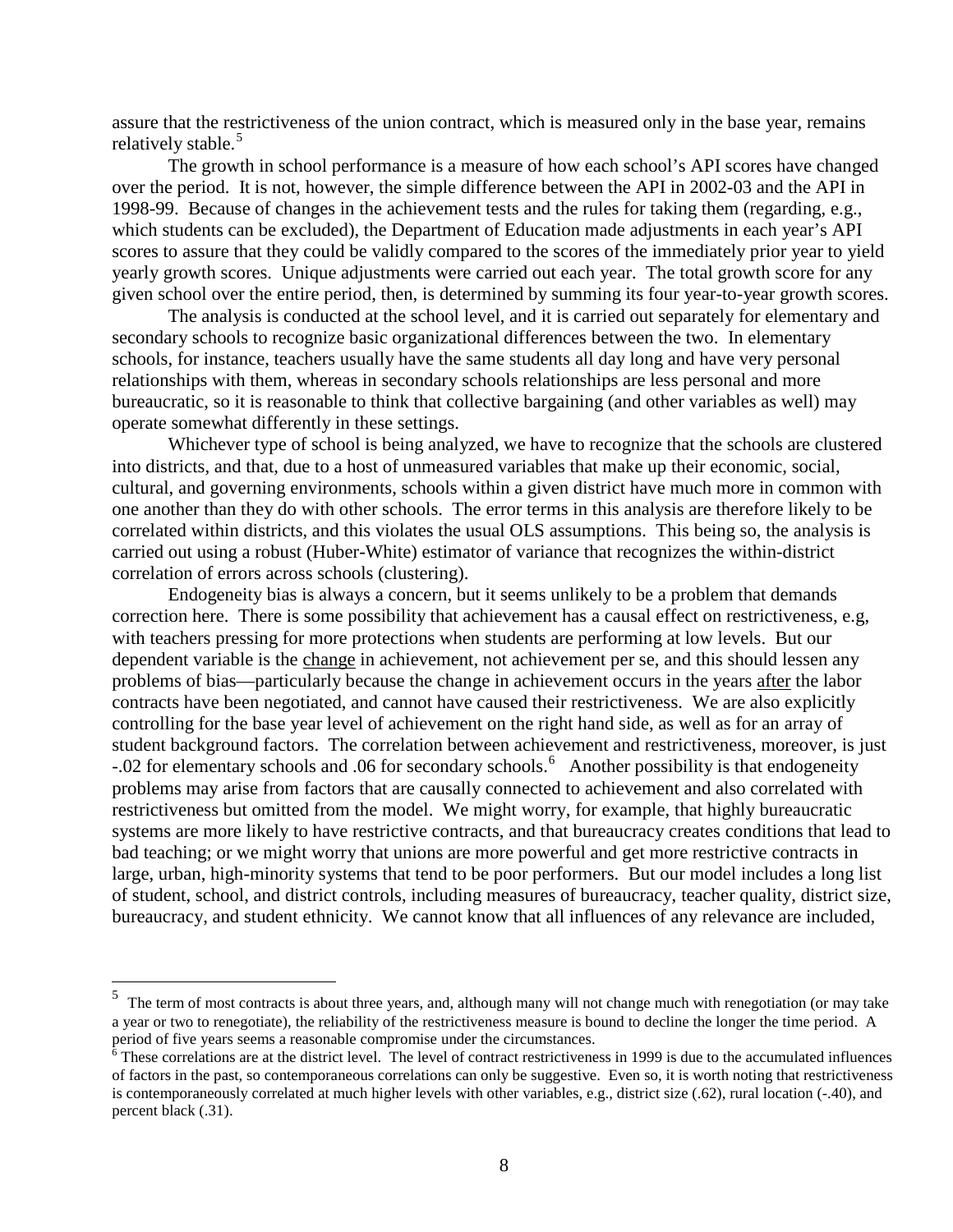but our controls are quite extensive, and it is reasonable to think that any omitted factors have rather small effects.<sup>[7](#page-9-0)</sup>

## Independent Variables

As set out above, our model contains a number of unspecified X's that are potential determinants of school improvement. Let's take a more detailed look at these X variables.

Research on student achievement has arrived at one central conclusion that is essentially beyond dispute: the characteristics of the students—socioeconomic status, ethnicity, language problems—are the key determinants of achievement, and are consistently more powerful influences than characteristics of schools and districts (Hanushek, 2002, 2003). In our model, the following variables are designed to capture the composition of each school's study body: $8<sup>8</sup>$  $8<sup>8</sup>$ 

- Student ethnicity: percent black, percent asian, percent Latino, percent other minority (with percent white the omitted category).
- Student socioeconomic status: percent qualifying for free or reduced-price meals.
- Student language problems: percent categorized as English language learners.

Research on school and district characteristics, by contrast, has not led to a coherent set of findings. It might seem that higher district spending, smaller school size, smaller class size, higher teacher salaries, and other common-sense factors would have strong positive connections to how much students learn, but studies have not been able to document as much, and the findings have generally been quite mixed (Hanushek, 2002, 2003). There is recent experimental evidence that smaller classes may have a modest impact on student learning, at least in the early years (Mishel and Rothstein, 2002). There is also good evidence that teacher quality is the most important organizational determinant of how much students learn (Sanders and Rivers, 1996). Teacher quality, however, is difficult to measure in the absence of very detailed data. One proxy for (low) teacher quality is the percentage of inexperienced teachers in a school, for it has been shown that teachers with only one or two years of experience in the classroom are not as effective as more experienced teachers (Rivkin, Hanushek, and Kain, 2001). Another proxy is the percentage of teachers with credentials, although the evidence linking credentials with student performance is weak (Kane, Rockoff, and Staiger, 2006).

In the interests of having adequate controls, but without much expectation that most of the school and district variables will show even modest relationships with school improvement, I have included in the model a rather lengthy list of such variables for which measures are available. They are:  $9^{\circ}$  $9^{\circ}$ 

• District size: the log of district enrollment.

<span id="page-9-0"></span><sup>-&</sup>lt;br>7  $\frac{7}{1}$  It is de rigeur among some researchers to "correct" for endogeneity problems if there is any hint they might exist. But corrections introduce new problems of their own that can easily lead to poorer rather than better estimates. Good instruments are often difficult to find, and that is the case here. The most obvious candidate is district size, which is strongly correlated with contract restrictiveness; but as the analysis later shows, it may also be connected in various ways to student achievement, which rules it out as an instrument. Other candidates are the percent of district voters who are Democrat, or the percent of district adults who are unionized (or belong to public sector unions); but these turn out to have very weak correlations to contract restrictiveness, making them weak instruments.

<span id="page-9-1"></span> $8$  All of the data for these measures are obtained from the API data bases, which can be found (as of March, 2007) at www.cde.ca.gov/ta/ac/ap/apidatafiles.asp. <sup>9</sup>

<span id="page-9-2"></span><sup>&</sup>lt;sup>9</sup> The data on class size are taken from the API data sets, referenced earlier. All other data are from the California Department of Education's CBEDS data files, except for (1) the data on teacher salaries, total spending, and bureaucracy, which are from the Department's J-series financial data files, located on the web at [www.cde.ca.gov/ds/fd,](http://www.cde.ca.gov/ds/fd) and (2) the data on the education level of the district population, which are from the National Center for Education Statistics' Census 2000 School District Demographics Data Files, which can be found on the web at nces.ed.gov/surveys/sdds/selectgeo.asp.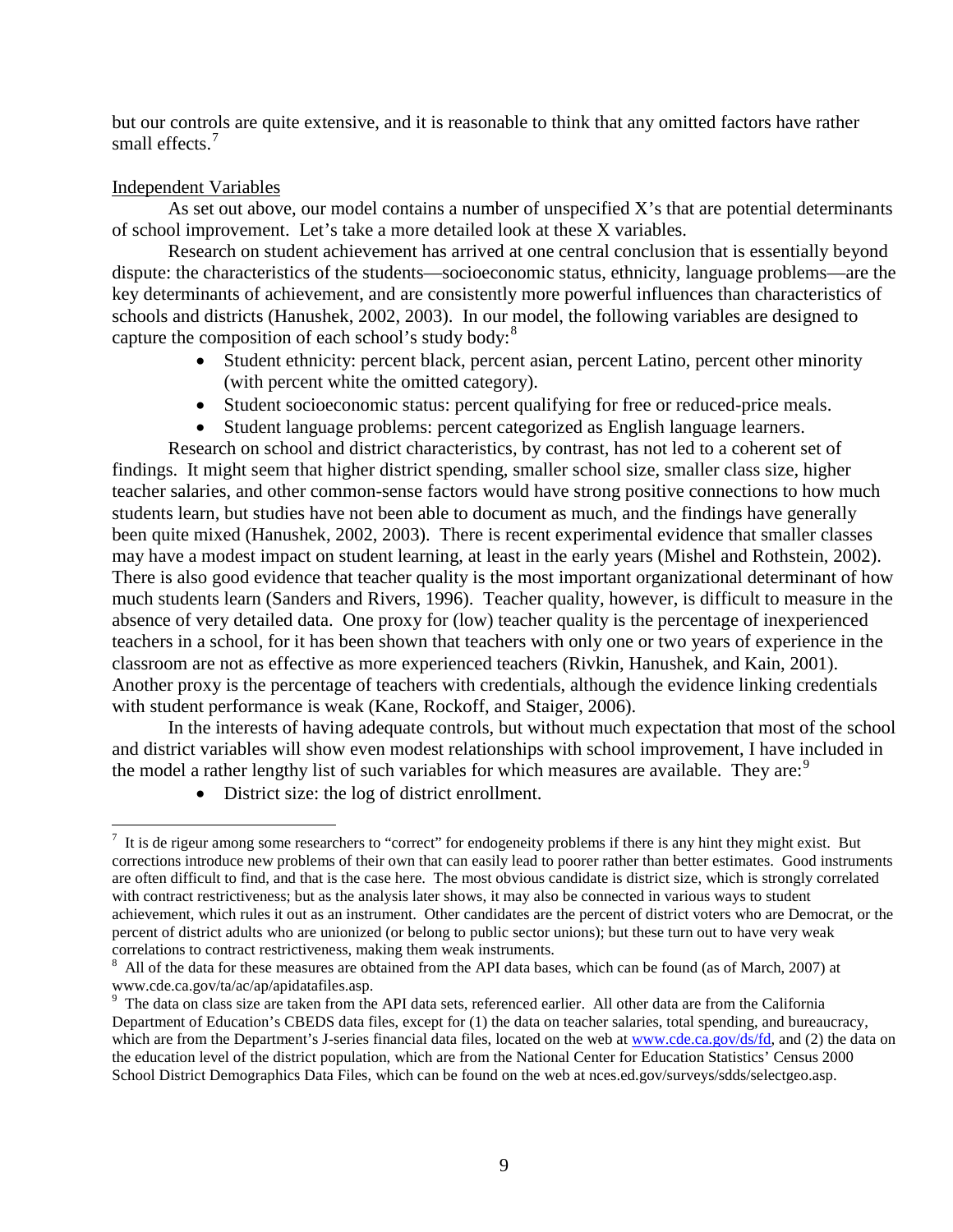- School size: the log of school enrollment.
- District location: dummies for rural and suburban (with urban the omitted category).
- District education level: the percentage of adults living in the district who have graduated from college.
- Type of district: dummies for high school district and elementary district (with unified district the omitted category).
- Type of school: dummy for high school (in secondary school analysis).
- Class size: for elementary schools, average class size for grades K-3 and for grades 4-6 (two separate measures); and for middle and high schools, average class size of core academic classes.
- Teacher inexperience: percentage of a school's teachers who have been teaching for less than three years.
- Teacher credentials: percentage of a school's teachers who are fully credentialed.
- District spending: log of district total expenditure per student.
- Teacher salaries: log of teacher salary at "step 10" (an identifiable mid-level category).
- Administrative overhead: ratio of total spending on administrative positions to spending on teacher salaries.

### Basic Findings

Before estimating the model, let's take a descriptive look at some of the key variables. The index of contract restrictiveness ranges from 0 and 6, with a mean (over the districts included in the analysis) of 3.23 and a standard deviation of .77. A common notion is that large districts tend to have much more restrictive labor contracts than small districts do; and the scatterplot in Figure 1A reveals that there is indeed a marked bivariate relationship between district size and the restrictiveness of the contract  $(R^2 = .40)$ . Administrators and authorities are confronted with much more restrictive formal contract rules in the larger districts, and teacher rights and autonomy are far more expansive.

One might think that labor contracts would also be especially restrictive in districts with high percentages of minority students, if only because, in the nation as a whole, large districts tend to be high-minority districts. But in California this is not the case. Most minorities in California are Latino, and they are well represented in small as well as large districts throughout the state. As Figure 1B shows, there is only a slight bivariate relationship between minority student enrollment in a district and the restrictiveness of the bargaining contract. Generally speaking, minority kids in California are no more likely to attend rule-bound districts than nonminority kids are.

Finally, let's take a look at the relationship that most concerns us here: the one between contract restrictiveness and the growth in student achievement. Because achievement growth has been higher in California's elementary schools than in its secondary schools, scatterplots are presented separately for each. Figure 2A shows that, for elementary schools, there is no bivariate relationship between restrictiveness and achievement at all. For secondary schools, on the other hand, Figure 2B shows a bivariate relationship consistent with our central hypothesis: contract restrictiveness is associated with lower achievement growth.

It is always informative to look at the raw data to get the initial lay of the land. But simple twoway relationships of this sort may obviously be misleading, because they fail to take into account the effects of other variables. In the presence of controls, the relationship between restrictiveness and achievement growth may turn out to be quite different than it appears in these figures.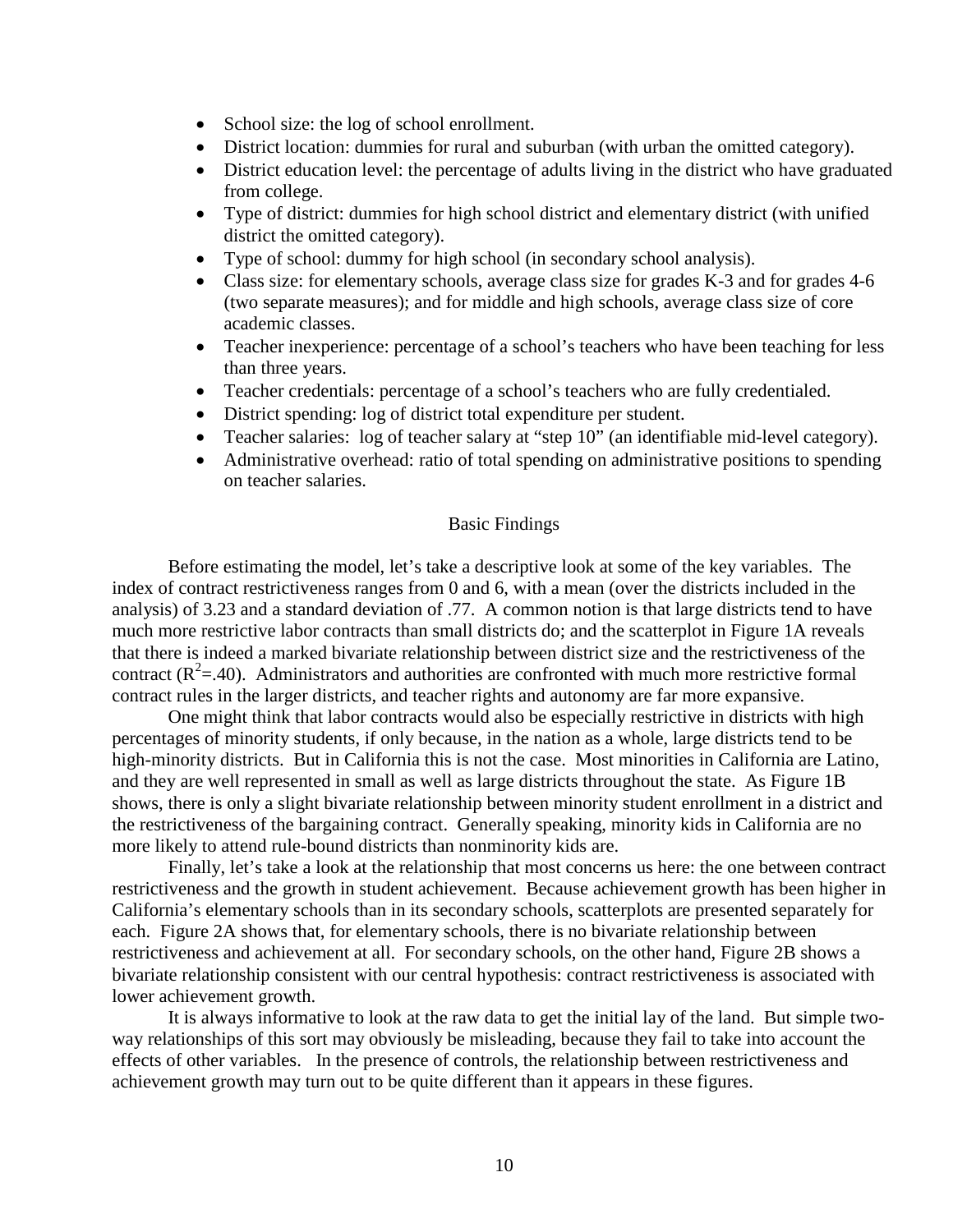The full model is estimated in Table 1. Impact scores are computed to provide a common metric for measuring the effect of each variable on school improvement. These impact scores answer the question: by how many standard deviations does school improvement change when the relevant independent variable shifts from a low value (one standard deviation below its mean) to a high value (one standard deviation above)?

The results make it clear, as research has repeatedly shown, that the most powerful impacts on school performance are the background characteristics of students. Controlling for their initial levels of achievement, both elementary and secondary schools are more likely to improve their performance the lower the percentage of African-American and Latino students, the higher the percentage of Asian students, the lower the percentage of students on free and reduced-price meals (the measure of SES), and the lower the percentage of students who have difficulty with English. As measured by their impact scores, the effects of these variables on achievement growth are considerable, roughly in the range of .30 to .40 standard deviations of improvement. The impacts would be even higher, moreover, were the background variables not competing with one another for influence, for they are partially measuring the same things. A school with a high percentage of Hispanic students, for example, also tends to have high percentages of kids on free and reduced-price lunch and kids with language problems. Were one or more of these variables omitted from the equation, the estimated impact(s) of the remaining variable(s) would be even larger, and the few with weak or near-zero impacts would rebound substantially.

 As prior research also leads us to expect, the school and district variables are anemic by comparison. School size and the percentage of inexperienced teachers have statistically significant impacts at the elementary level. But their impacts, while in the right direction, are not significant for secondary schools; and for elementary schools, the change component of the size variable has a significant impact in the wrong direction. Most of the other school and district variables that might plausibly be related to achievement gains—district size, district spending, teacher pay, bureaucracy—do not have significant effects at either level. $10$ 

Two "significant" findings are exceptions, but probably spurious. Specifically, for both types of schools, achievement increases when class size goes up. Also, for elementary schools, achievement increases when district spending goes down. There is neither a research base nor a theoretical rationale to support either of these results. The explanation may simply be that, in equations with many interrelated variables, there is enough multicollinearity to produce odd results from time to time.

Overall, the school and district variables are a disappointment, as expected. In light of this result, and in light of the literature's consistent inability to document reasonable connections between the organization of schools and the achievement of students, it is notable that the restrictiveness of the collective bargaining contract does indeed seem to have such a connection. As Table 1 indicates, the restrictiveness of the contract has a statistically significant impact on achievement growth in both elementary and secondary schools, estimated separately. The direction of the impact is precisely what we ought to expect: it is negative, making achievement gains more difficult. And its impact scores, -.24 for elementary schools and -.32 for secondary schools, are greater than those of any other organizational variables in the analysis.

One complication, which is inevitable, is that contract restrictiveness presumably affects student achievement by affecting the organization of schools and districts, represented here by such variables as class size, inexperienced teachers, credentialed teachers, and bureaucracy, which we are controlling for as potential determinants of achievement. By including these variables in the analysis, however, some

<span id="page-11-0"></span> $10$  Chubb and Moe (1990) found that bureaucracy does have a significant impact on achievement, but their measure of bureaucracy was based on measures of administrative influence, whereas the measure employed here is based on spending. (Influence items are not available in the California data.)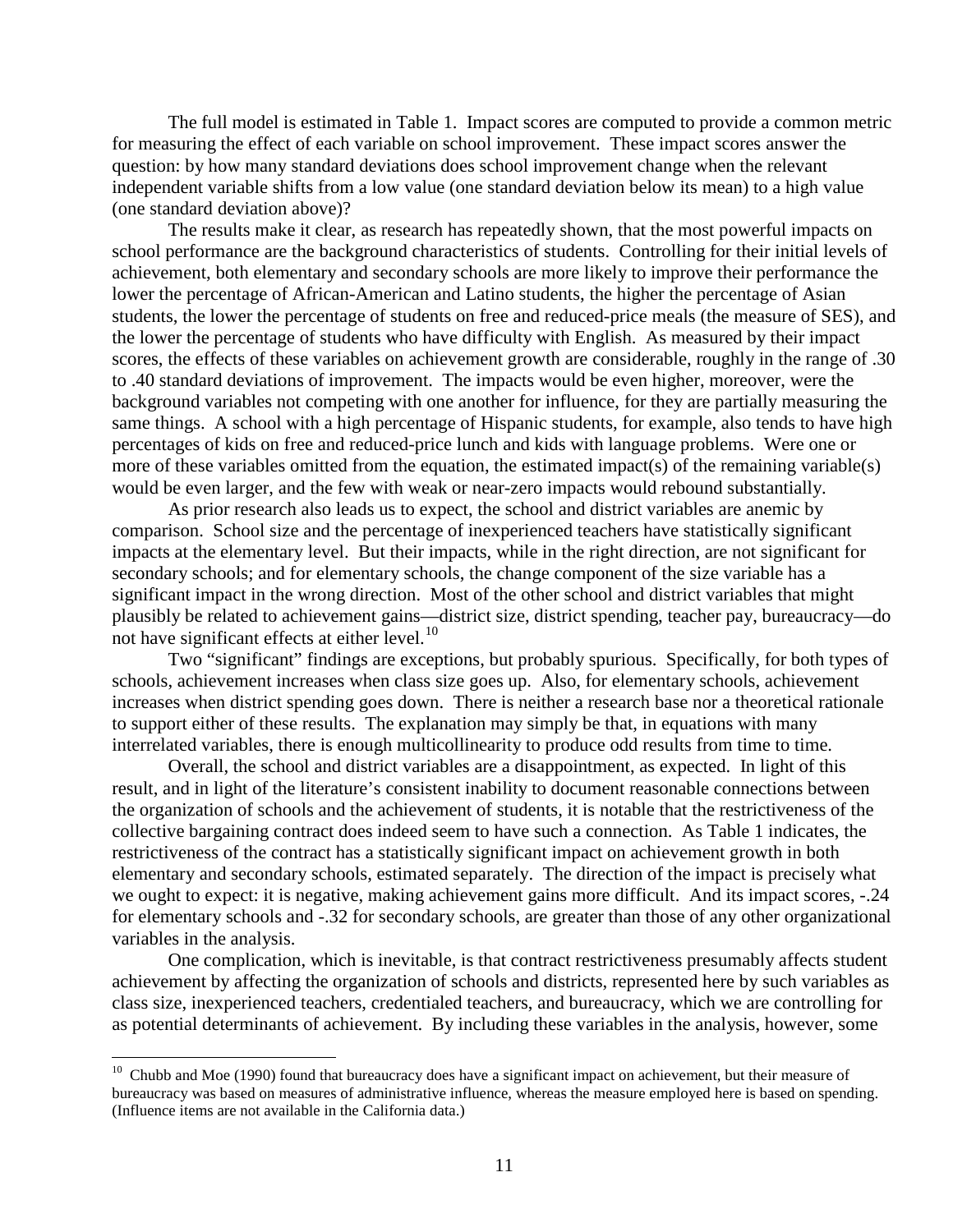of the impact of restrictiveness may be channeled through these factors, and not picked up in its own coefficient, which represents only its direct effect on achievement. It would take a much more extensive analysis to sort all this out—constructing models of class size, models of teacher inexperience, and so on—and I will leave such work to future research. For present purposes, I will simply point out that these other variables have precious little impact in this analysis on the outcome variable anyway. And when models are estimated in which these variables are excluded entirely, the impacts of contract restrictiveness on achievement remain virtually unchanged, as do their significance levels.<sup>11</sup>

## Conditional Effects

So far, the estimation indicates that contract restrictiveness has a negative effect on student learning in both elementary and secondary schools, and that it is more influential than any other organizational variable in the model. The model we have employed, however, assumes that collective bargaining has an effect on student achievement that is the same under all conditions. This is the most straightforward assumption to make, and it is the reasonable place to begin. But reality may be more complicated, and the impact of collective bargaining may actually vary depending on the conditions in which it operates.

In the theoretical section, I argued that the consequences of collective bargaining for achievement should tend to be negative, at least on balance. This argument is rooted in fundamentals in the basic interests of unions and teachers and the kinds of restrictions they are led to pursue—and its expectations are still the core expectations here. But if we move beyond fundamentals and consider specific conditions that might affect how collective bargaining actually operates, these core expectations could be modified, perhaps significantly. Collective bargaining could prove to be quite negative for achievement under some conditions, but not so negative under others, and even positive under still others—pointing the way toward a more finely grained understanding of union impact.

Because an exploration of conditional effects takes us into new territory that could easily get quite complicated, and because space is limited, I will focus here on just two aspects of public schooling that seem good candidates for qualifying the impacts of collective bargaining. One is the size of the school district. The other is the minority composition of the school.

In California, as in most states, districts of all sizes are unionized and engage in collective bargaining. But it is plausible to suspect that formal rules, including union contract rules, may in practice be less binding and thus less consequential in smaller districts. For in smaller districts, the people involved in personnel decisions—district leaders, administrators, teachers—are more likely to know one another and function as a community. This being so, they may sometimes agree to ignore or circumvent formal rules when their enforcement would conflict with what is good for children. As districts get larger, and especially as they get very large, relationships among participants should tend to get more impersonal and rule-governed, and formal contract rules would tend to be followed even if the consequences for children are clearly not good. This argument may or may not be correct, but it is well worth considering, and it leads to a hypothesis about conditional effects: that the consequences of collective bargaining will vary with district size, and will be more negative the larger the district.

<span id="page-12-0"></span> $11$  Ideally, this would not be the case. It may occur here because the full array of important organizational variables is simply not represented or well enough measured. It may also be because the relationship between contract restrictiveness and some of these variables is conditional and/or nonlinear—which is surely the case for inexperienced and credentialed teachers, because transfer rules (a basic component of the restrictiveness index) may lead to more experienced and credentialed teachers in some schools (affluent ones) and less experienced and credentialed teachers in other schools (disadvantaged ones).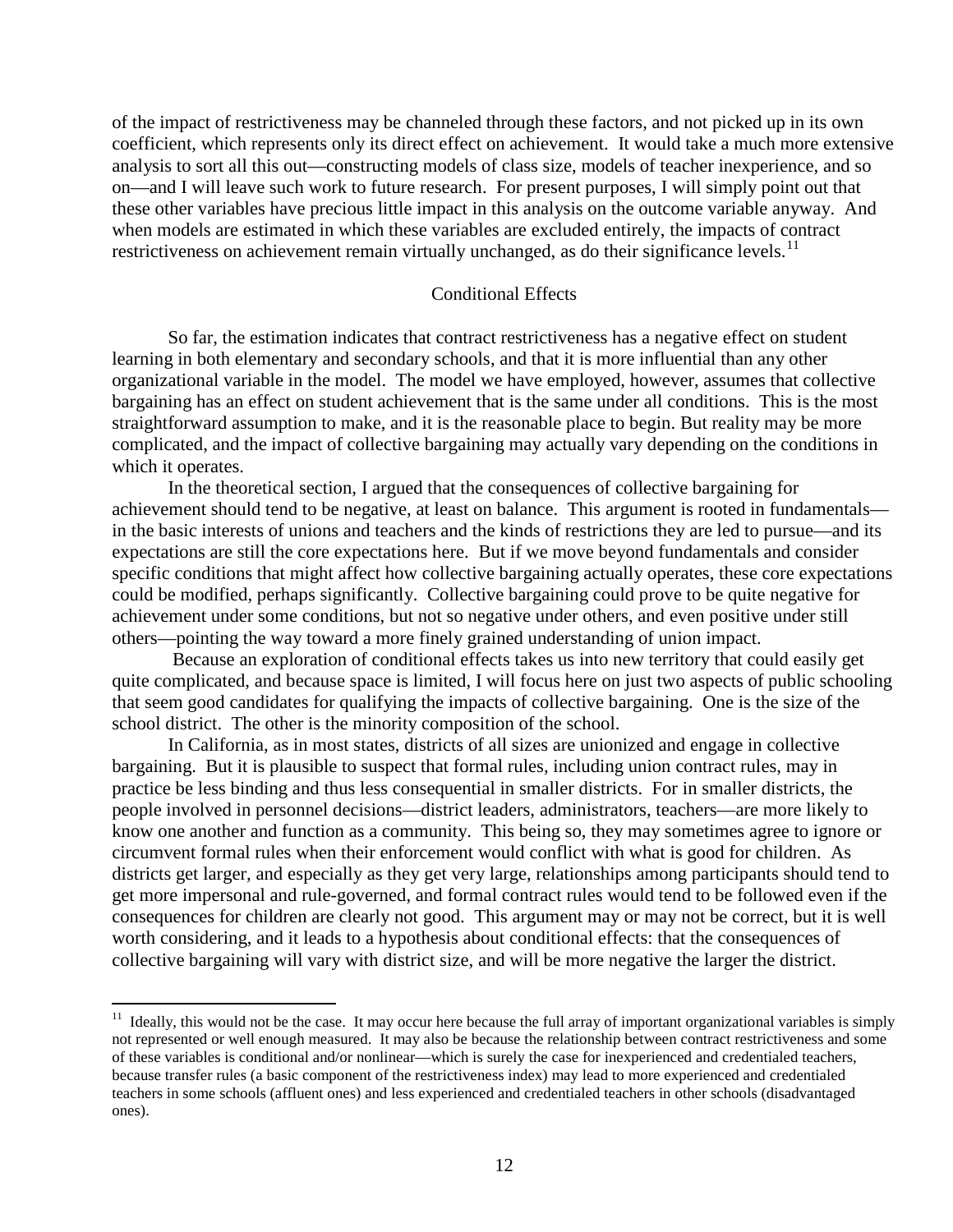Now consider the minority composition of the school, which may be relevant for several reasons. A rationale that has gained attention in the research literature is that rule-based standardization by unions may be good for "average" children, but ill-suited to children from disadvantaged backgrounds, who need more specialized attention (e.g., Eberts and Stone, 1984, 1986; Milkman, 1997). I am not persuaded by this argument, because union rules are pegged to the interests of teachers, not the needs of the average child. They easily come into conflict with the education of all children, not just those who are disadvantaged.

A more persuasive rationale is that the parents of children in high minority schools are likely to be less educated, less affluent, and less politically active than parents of children in other schools, and thus are likely to be less influential—with district officials, with principals—in preventing the implementation of contract rules that affect their own schools adversely.<sup>[12](#page-13-0)</sup> By this logic, high minority schools may be more negatively affected by contract rules than low minority schools, even if the formal levels of restrictiveness they face are exactly equal. These effects may show up across districts, with the highest minority schools in the state being the most negatively affected (for a given level of restrictiveness). They can also show up within districts, where what counts is a school's relative level of minority composition compared to other schools in its same district.

Minority composition is also relevant because of its connection to how teachers get distributed across schools (within districts). Studies have shown that teachers tend to leave high minority for low minority schools when they can, making it more difficult for disadvantaged schools to attract and retain the kinds of experienced, quality teachers that all schools are looking for (Hanushek, Kain, and Rivkin, 2004; Levin, Mulhern, and Schunck, 2005). Seniority based transfer rights, which are common in the more restrictive union contracts, are likely to exacerbate this problem: giving teachers formal rights to transfer from less desirable to more desirable jobs, and limiting the capacity of administrators to put their best teachers in schools with the greatest needs. Thus, within districts, restrictive contracts may have more negative effects on those schools that have relatively high levels of minority enrollment.

Finally, we need to recognize that, if the rationale behind the size hypothesis is valid—and thus if contract rules tend to be more binding in the larger districts—then the conditioning effects of minority composition are themselves likely to vary with district size. It would be in the larger districts that the weak influence of minority parents would tend to burden high minority schools with more onerous rules, and in the larger districts that transfer rights would have greater effect. If the logic is correct, district size has an overarching role to play.

Although tests for the conditioning effects of both district size and minority composition can be carried out within the same model, it is useful to begin the analysis by focusing first on district size because in a few quick steps, we are led to results that are quite remarkable and instructive. Step 1 involves a simple reestimation of the basic model employed in the prior section, augmented with a new term that interacts restrictiveness of the labor contract with district size. The findings, set out in top portion of Table 2 (which, for simplicity, only presents the results for the key variables of interest here), shows that the interaction term is negative and significant for both the elementary and secondary school samples. It would appear from these findings that the effects of collective bargaining do indeed vary with district size and, as expected, become more negative the larger the district.<sup>[13](#page-13-1)</sup>

<span id="page-13-0"></span><sup>&</sup>lt;sup>12</sup> Note this is about the implementation of union rules, not their adoption. Collective bargaining occurs behind closed doors, and the rules contained in contracts are probably unknown to virtually all parents. Specific rules only become relevant to parents when they result in unpopular decisions that affect their own schools, and it is at this stage—the implementation stage—that one would expect differences in parent influence to have an effect.

<span id="page-13-1"></span> $\frac{13}{13}$  Note that, while the coefficient of the restrictiveness variable itself is positive in both equations, the total impact on school improvement of a change in restrictiveness is always negative, due to the (negative) contribution of the interaction term.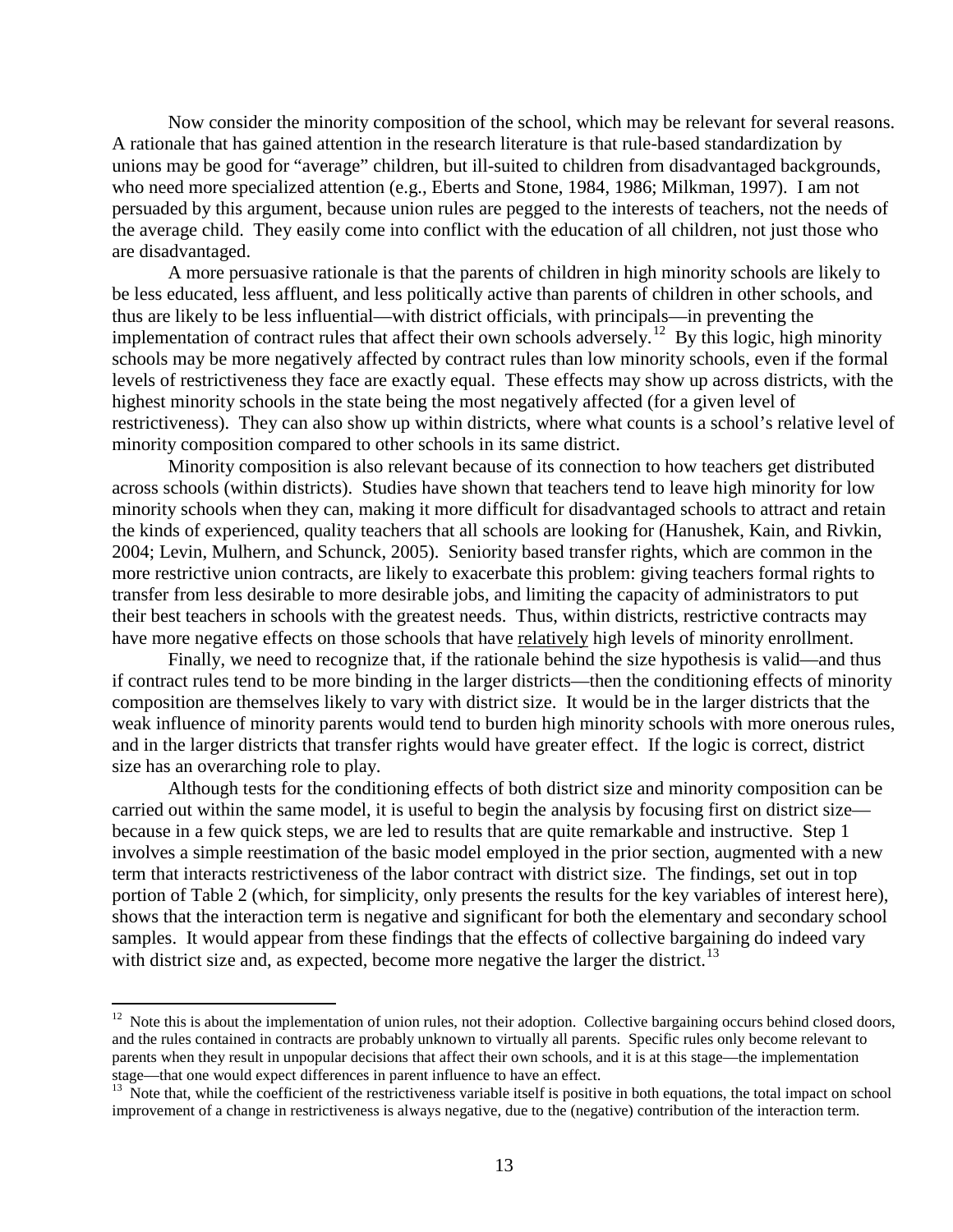But now suppose we separate out the larger districts from all the other districts, where the former are those enrolling more than 20,000 students. Reestimation should show the impact of restrictiveness to be more negative for the larger districts than for the others. And this is what we find—see Table 2 but with the surprising twist that, for the smaller districts, the impact of restrictiveness is essentially zero. This is the case, moreover, in both the elementary and secondary samples, estimated separately.<sup>[14](#page-14-0)</sup>

These results are incomplete, of course, but they do suggest that contract restrictiveness may not make much difference for student achievement except in the larger school districts. The notion that contract rules are not entirely binding, and can be gotten around when they conflict with the needs of students, thus finds empirical support. This is all the more impressive given that, in the state of California, districts with fewer than 20,000 students make up some 94 percent of all districts.

But the flip side is impressive as well. While districts with more than 20,000 students are much fewer in number, they actually enroll a whopping 47% of all students in the state. And in these districts, the impact of contract restrictiveness is much more negative than our earlier estimates implied. A shift from low restrictiveness to high restrictiveness leads to a drop in achievement of .44 standard deviations among elementary schools and .57 standard deviations among secondary schools. (The impacts were .24 and .32, respectively, in the prior analysis.) These effects are comparable in magnitude to those associated with student background characteristics, and tower over those associated with other aspects of school and district organization.

Given these findings, it makes sense to proceed with the analysis by looking separately at the larger and smaller districts. In each case, the base model is augmented by interaction terms that test for whether the effects of contract restrictiveness are conditional upon the minority composition of the school and the size of the district.

(1) District size is included to allow for the possibility that, even within size categories, size may have a more finely grained conditioning effect on contract restrictiveness that still needs to be taken into account. This is especially plausible within the set of larger districts, because that category is unbounded at the higher end and contains a greater range of sizes.

(2) Minority composition is defined by reference to the percentages of African-American and Latino students in the school. As these are separately controlled for in the basic model, one way to proceed here is to include separate interaction terms for each minority group. A simpler approach is to combine them into a summary interaction term, using percent minority. I estimate models for both.

(3) The above terms measure the "absolute" minority composition of the school. The "relative" minority composition of the school is measured as the difference between a school's percent minority and the percent minority of the median school in the district.<sup>[15](#page-14-1)</sup>

I should note that "relative" minority composition, whose postulated effects derive (in effect) from the intra-district competition among schools for resources, is at something of a disadvantage here. By far the best test of its impact is likely to be found in the elementary-level analysis of large districts, because its median district has 26.5 elementary schools—plenty for competition. In the secondary-level analysis, by contrast, even the larger districts have very few schools—a median of six middle schools and four high schools—and much of the competition is circumscribed: teachers typically don't transfer from middle schools to high schools, or vice versa. For the smaller districts, the situation is much worse. In the secondary analysis, there is a median of just one middle school and one high school per district, which rules out most competition; and in the elementary-level analysis, the smaller districts

<span id="page-14-0"></span><sup>&</sup>lt;sup>14</sup> While we are limited here by the relatively small number of districts in the sample with more than 20,000 students (39) and between 10,000 and 20,000 students (39), regressions using different cut-off points suggest that 20,000 is about the level at which collective bargaining proves to make a difference.

<span id="page-14-1"></span><sup>&</sup>lt;sup>15</sup> The main effect here is included as a control variable, as it was not in the original equation.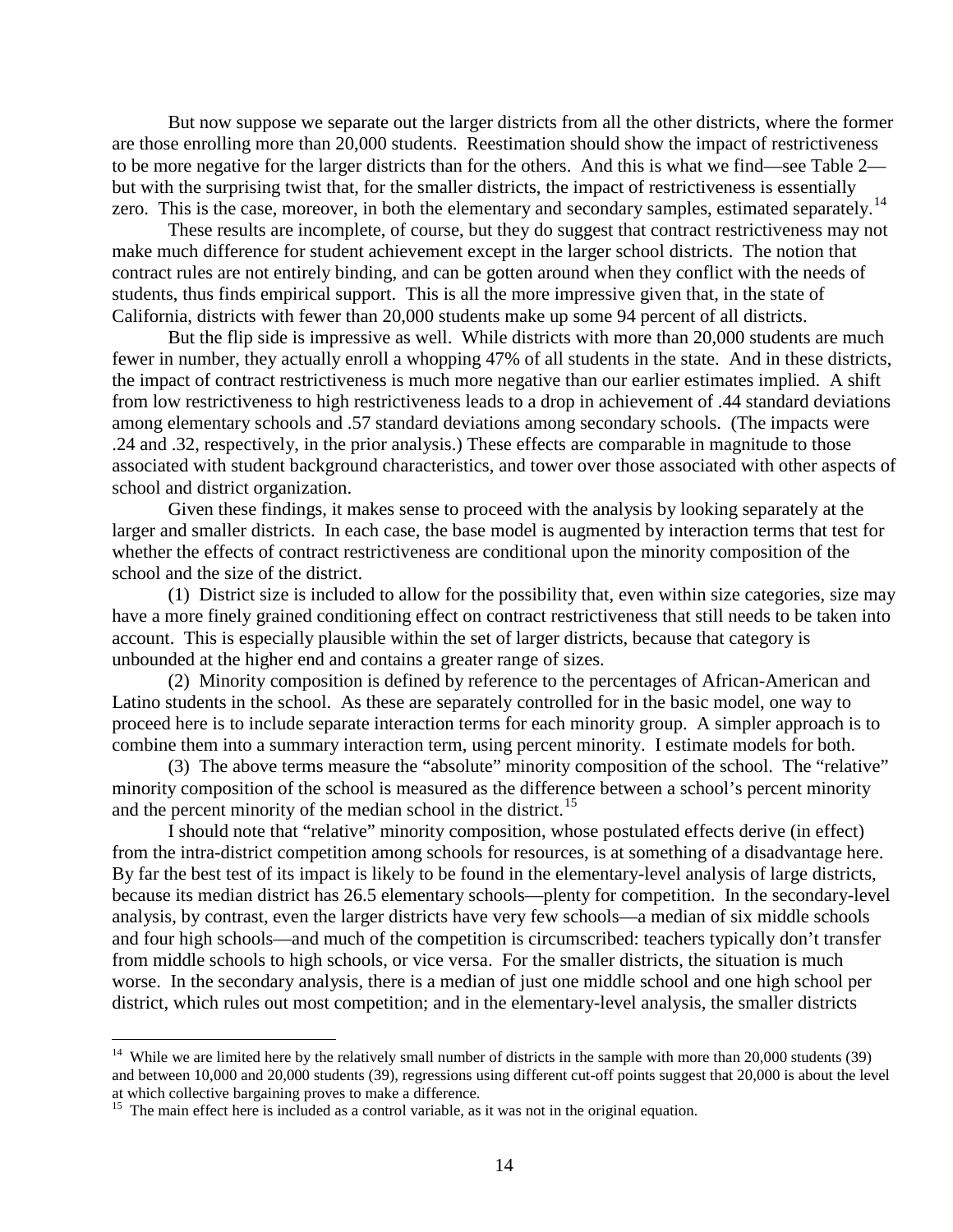have a median of just four elementary schools—better, but not by a lot. Although I will include the "relative" minority composition variable in all these analyses, it is in the elementary analysis of larger districts that the test is most meaningful.

Now let's turn to the findings, set out in Table 3 (again, for simplicity the full set of control variables is not presented). Consider first the results for elementary schools in the larger districts.<sup>[16](#page-15-0)</sup> The key interaction terms behave as expected. In Model 1, we find that the impact of contract restrictiveness on student achievement is more negative the higher a school's percentage of African-Americans, the higher its percentage of Latinos, the higher its minority composition relative to other schools in the district, and the larger the district is. All these conditioning impacts are statistically significant. In Model 2, which uses percent minority rather than the two separate minority measures, the conditioning effect of a school's "absolute" minority composition remains negative and statistically significant, as does district size; but the effect of the "relative" measure of minority composition, while still negative, drops a bit and just loses its statistical significance.

The findings are quite different for elementary schools in smaller districts. In Model 1, the effects of restrictiveness are significantly more negative for African-American students, but this is the only significant interaction in either Model 1 or Model 2. And we need to remember that the vast majority of minority kids in California are Latino, not African-American. If we look at the impact of percent minority in Model 2, it is negative, but it is statistically insignificant and much smaller in magnitude than the corresponding negative impact in the larger districts. The coefficient of the "relative" minority composition variable (at a disadvantage here) is positive and insignificant, as is the coefficient for district size. Thus, it is in the larger districts that we find conditioning effects for minority composition (both absolute and relative) that are in line with what we would expect, while in the smaller districts the results tend to suggest that not much of any consequence is happening, except for African-American students.

In the analysis of secondary schools, the results are very similar for the smaller districts. The coefficient for African-American students is big and negative; and although it is statistically insignificant, it raises a red flag—viewed together with the elementary results—that perhaps union rules do work against the achievement of black students even in the smaller districts. In other respects, however, restrictiveness shows no impacts. All the variables are statistically insignificant. For the larger districts, on the other hand, minority composition clearly does have an impact. In Model 1, the coefficient for Latinos is negative and statistically significant—an important result, given the prevalence of Latinos in California schools. And although the coefficient for African-Americans does not achieve significance (in part a reflection of their low numbers), it is negative too and of almost the same size. When minority composition is simply measured as percent minority, as in Model 2, its coefficient is negative and highly significant. "Relative" minority composition is insignificant in both models, but that is perhaps to be expected, given the fairly small numbers of secondary schools within each district.

Table 4 illustrates how the impact of collective bargaining varies with district size and minority composition, based on the estimates in Model 1 for the larger districts.<sup>[17](#page-15-1)</sup> The most benign effect of collective bargaining arises when schools are in districts at the lower end of the size distribution, low in

<span id="page-15-0"></span> $16$  As in the prior table, the positive coefficient on the restrictiveness variable itself is does not mean that the overall impact of a change in restrictiveness is positive, for the overall impact also depends on the (negative) contributions of the interaction terms. See Table 4 for the calculation of impacts.

<span id="page-15-1"></span><sup>17</sup> At the elementary level, calculations are carried out for eight different sets of conditions: depending on whether the district is near the lower or higher end of the size distribution, whether the school is low minority or high minority in composition, and whether it is advantaged or disadvantaged relative to other schools in the district based on its minority enrollment. For each variable, the lower cutoff point is the 25<sup>th</sup> percentile of the larger-district sample, the upper cutoff point is the  $75<sup>th</sup>$  percentile of the larger-district sample.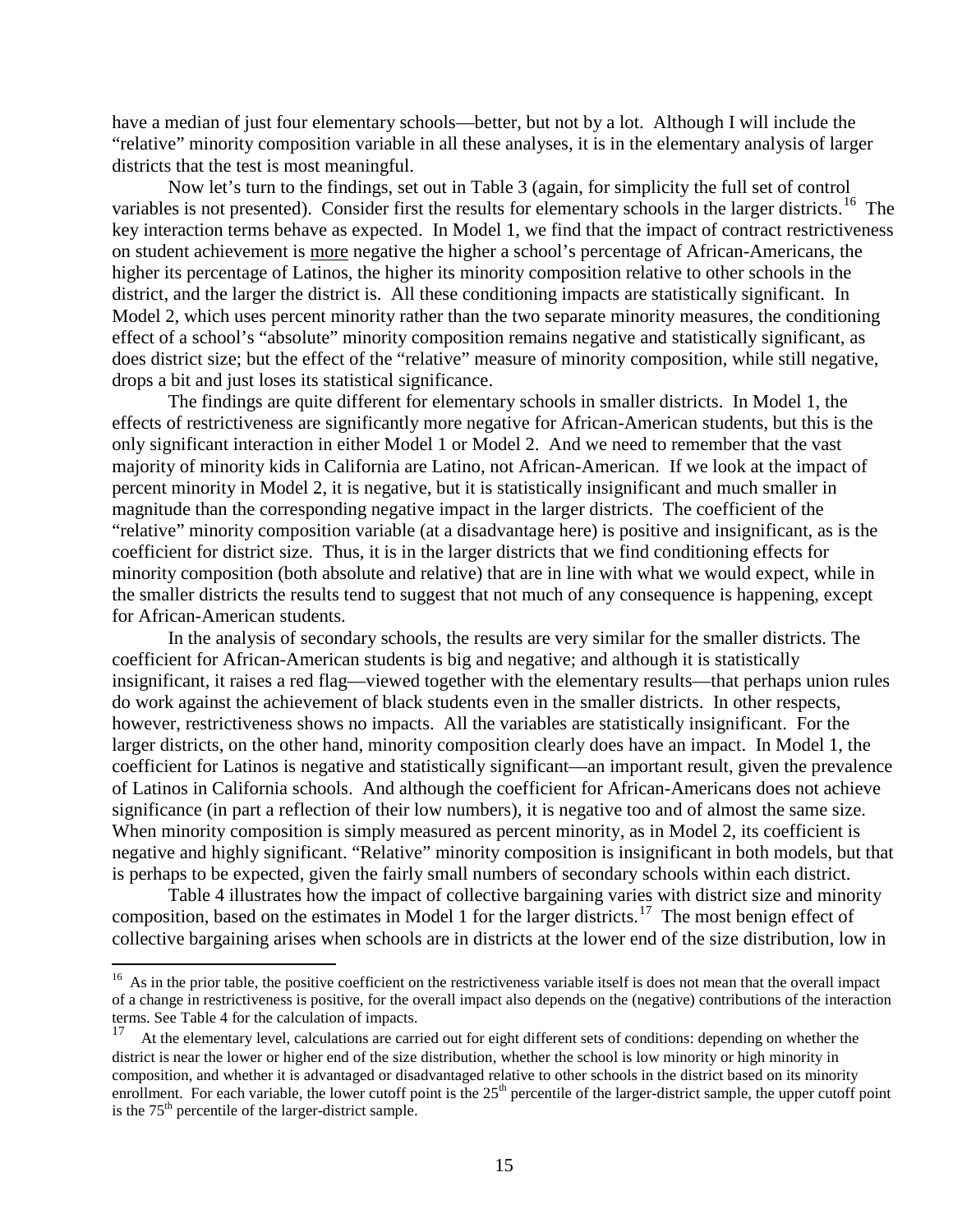minority enrollment, and advantaged relative to other schools in their districts. With this combination, the impact of collective bargaining is close to zero (at .03). As conditions change—as districts get larger, as schools enroll more minorities—the effect of collective bargaining gets progressively more negative, until it reaches a substantial -.61 for schools that are in the larger districts, high in minority composition, and disadvantaged relative to other schools in their districts. A perusal of the table shows that this total change in impact (from .03 to -.61) can be broken down in the following way: -.21 of it is due to the increase in district size, -.32 is due to the increase in minority composition, and -.11 is due to the increase in intradistrict disadvantage. We have to remember, however, that these calculations are all based on schools in the larger districts, and that the impact of collective bargaining for schools in the smaller districts is essentially zero. The conditioning effect of district size, therefore, is much greater than the numbers in Table 4 suggest.

For secondary schools, the calculations are simpler, because the earlier estimation showed that district size does not have additional, more finely grained impacts within the set of larger districts, and that the "relative" minority composition of the school does not matter either. Thus, we need only carry out the calculations for changes in minority composition.<sup>[18](#page-16-0)</sup> When this is done, as Table 4 indicates, we find that the impact of collective bargaining on student achievement is a substantial -.40 even for schools with low minority enrollment, and that it jumps to a much more negative -.84 for schools with high minority enrollment. In general, not only does minority enrollment make a big difference here, but it appears that the negative effects of collective bargaining are much greater for secondary schools than for elementary schools. A high minority secondary school is more seriously affected by restrictive labor contracts than a high minority elementary school.

In sum, then, the empirical results indicate that the impact of collective bargaining on student achievement gains is not constant across schools, but varies depending on the size of the district and the minority composition of the school. This is true for both elementary and secondary schools, estimated separately. In each case, the restrictiveness of the contract does not appear to have much effect in the vast majority of school districts, but in the larger districts—which enroll roughly half of the state's students—it has a very negative impact indeed, especially at the secondary level, and the magnitude of this impact is more pronounced for high minority schools.

#### Conclusion

This paper is about public education, but it illustrates a general phenomenon that is relevant throughout much of American government: that ordinary public employees, by getting organized for collective action, can exercise power in pursuit of their own special interests—and in so doing, can have important impacts on the policies, structures, and performance of government.

In general, these impacts are brought about through two avenues of influence. First, public sector unions participate actively in politics, taking advantage of massive memberships, deep financial pockets, and extensive political organization to bring their interests to bear in electoral and policymaking arenas at all levels of government. And second—the subject of study here—these same unions represent their members in collective bargaining, and in that realm too they use their power to shape the structure and ultimately the performance of government.

Although public sector unions have been actively engaged in both avenues of influence for more than a quarter century now, students of American government have paid little attention to them. The

<span id="page-16-0"></span> $18$  This is carried out using Model 1 from Table 3, assuming that district size is at its median (within the set of larger districts) and that the "relative" minority composition variable is equal to zero (and thus at the median in minority composition for the school's district).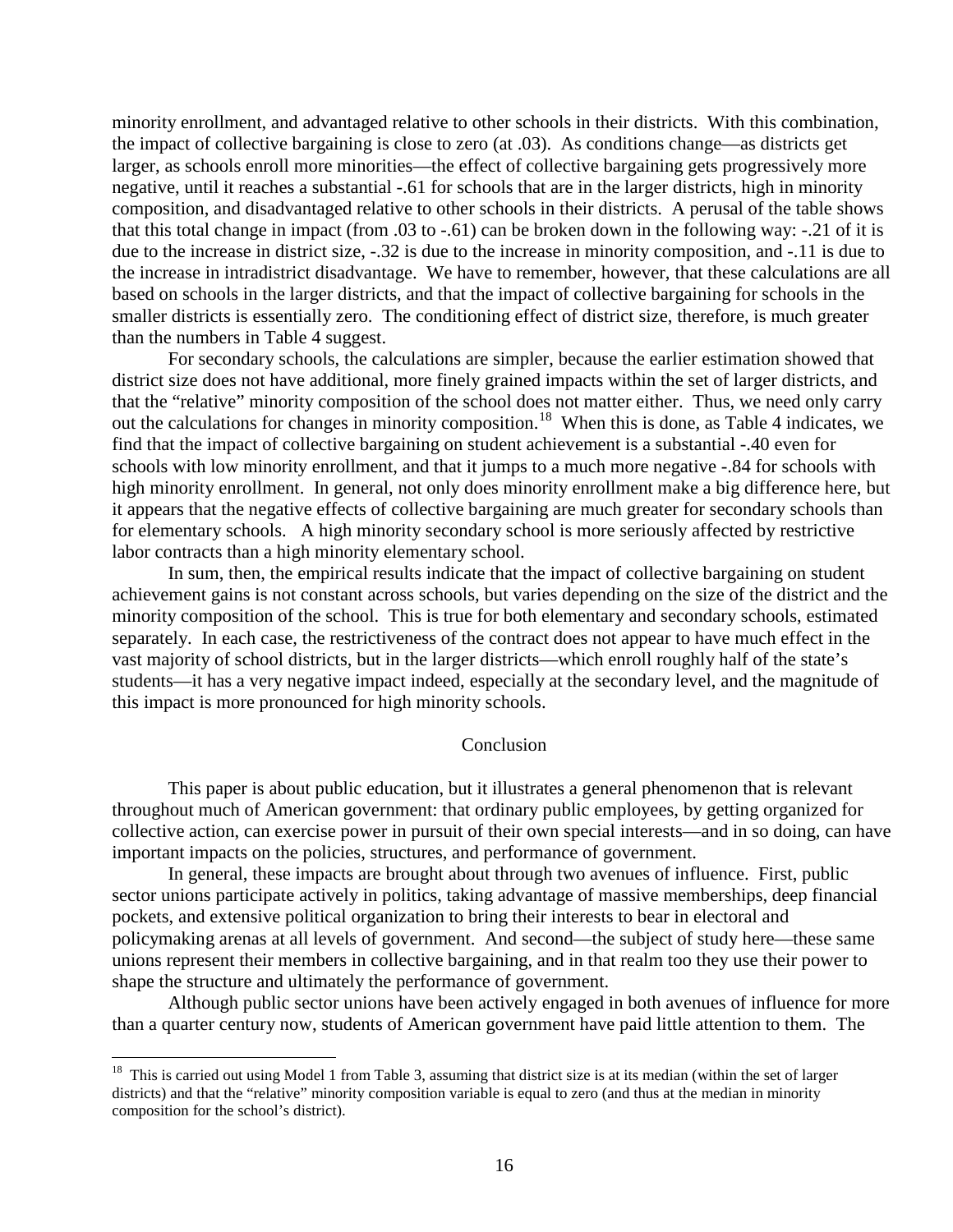literature on bureaucracy recognizes that ordinary bureaucrats can gain power by having expertise unavailable to superiors, and that bureaucratic leaders can gain power by taking entrepreneurial action of various sorts. But scholars have little to say about the capacity of ordinary bureaucrats to exercise power through collective action. Similarly, the literature on interest groups focuses on a vast array of groups that arise outside of government to promote the interests of myriad social, economic, and political constituencies, but not on groups that arise from inside government to pressure on behalf of public employees. Groups like the National Education Association (NEA), the American Federation of State, County, and Municipal Employees (AFSCME), and the Service Employees International Union (SEIU)—which have millions of members and are major forces in American politics as well as in collective bargaining—are barely on political scientists' radar screens.

This is an oversight with important consequences. Some of the consequences are intellectual: it is the job of political scientists to understand the structure and performance of government, and they cannot do this adequately if they fail to recognize and explore the collective power of the government's own employees. Some of the consequences are more substantive: attempts by policymakers to build effective government agencies, or to improve those that are not effective, must ultimately rest on an understanding of what the determinants of agency performance are—and this is not possible if public sector unions are left out of the equation, as though they are somehow irrelevant to how government is organized and does its work.

Public education is a case in point. For more than two decades, improving the academic performance of the public schools has consistently been a top priority of American government. Throughout, reformist attention has especially centered on large, urban school districts, which typically have very high concentrations of minority students and are often abysmally ineffective at educating them. There are doubtless many factors that contribute to these problems. But it is only reasonable to ask whether public sector unions, by imposing structures that are literally not designed to promote the academic achievement of students, are at least part of the explanation for why the schools are not doing their jobs very effectively and why they are so difficult to improve. There can be no answer if the question is not even raised, and if political scientists and policymakers continue to think about government in ways that have nothing to do with collective power of public employees.

The analysis of this paper is not definitive, of course, but it moves the ball downfield. First, it suggests that teachers unions do matter for the performance of the public schools. In particular, it supports (with qualification) the core expectation that, because union and teacher interests are often in conflict with the educational interests of children, the restrictions built into labor contracts should on balance tend to have negative consequences for academic achievement. Second, in actively exploring the possibility that the effects of collective bargaining may depend on the conditions in which it operates, the analysis offers a more finely grained understanding of the connection between collective bargaining and the schools.

- Collective bargaining appears to have a strongly negative impact in the larger districts, but it appears to have no effect in smaller districts (except possibly for African-American students which is important indeed if true). This supports the conjecture that, because smaller districts are more like communities and larger districts more bureaucratized, formal contract rules are more likely to be enforced—and to have consequences—in the larger districts.
- Among the larger districts, the negative effects of collective bargaining are much greater in magnitude for high minority schools than for other schools. This is consistent with the argument that minority parents are less politically influential, and less able to step in when enforcement of formal rules would affect their schools perversely.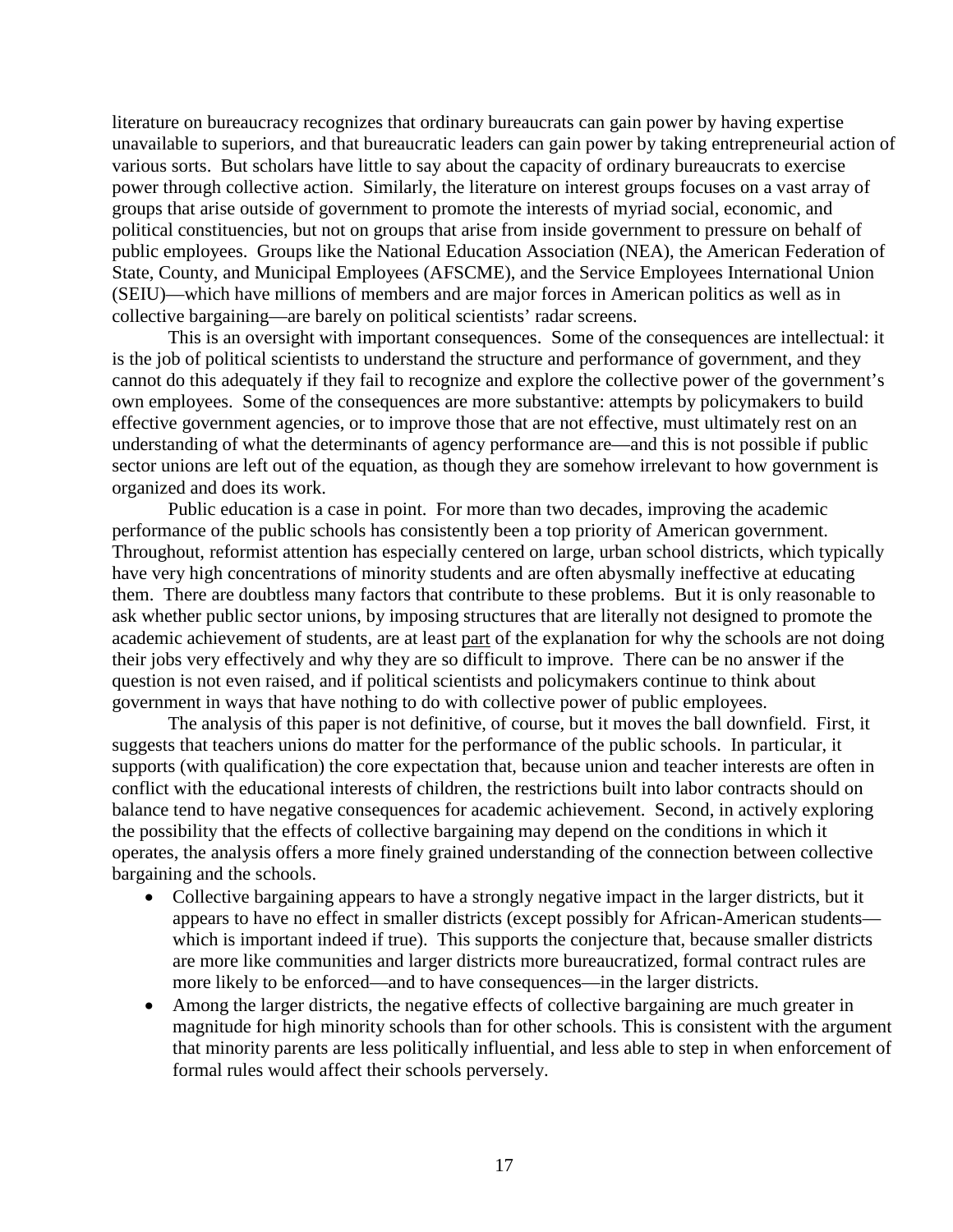• Although the findings are more mixed on this count, the best evidence indicates that the impact of collective bargaining is especially negative for schools that are "relatively" high minority within a given (larger) district. This supports the argument that restrictive contracts put high minority schools at a disadvantage in the competition for teachers and resources within districts. If these findings are essentially on the mark, their substantive implications are quite important.

For what they tell us is that collective bargaining does have negative consequences for student achievement, and that the effects are concentrated on precisely those districts and schools—large districts, high-minority schools—that, over the years, have been the lowest performers and the most difficult to improve. It follows that efforts to boost achievement in these disadvantaged contexts, as well as to reduce the longstanding achievement gap between whites and minorities, need to recognize that collective bargaining may well be part of the problem—and that it deserves to be taken seriously as a target of reform. There is no magic bullet here. But the evidence suggests that systematic attempts to reduce the restrictiveness of labor contracts could have significant payoffs for public education.

More research is needed, of course, to be confident about these findings and implications. That is always the case for any empirical project, but especially one on a subject that, like this, is so little studied. The greater need, however, is for broadly based research on the power of public sector workers generally—in collective bargaining, in the policy process, in politics generally—and for theoretical perspectives that link their power to an understanding of government.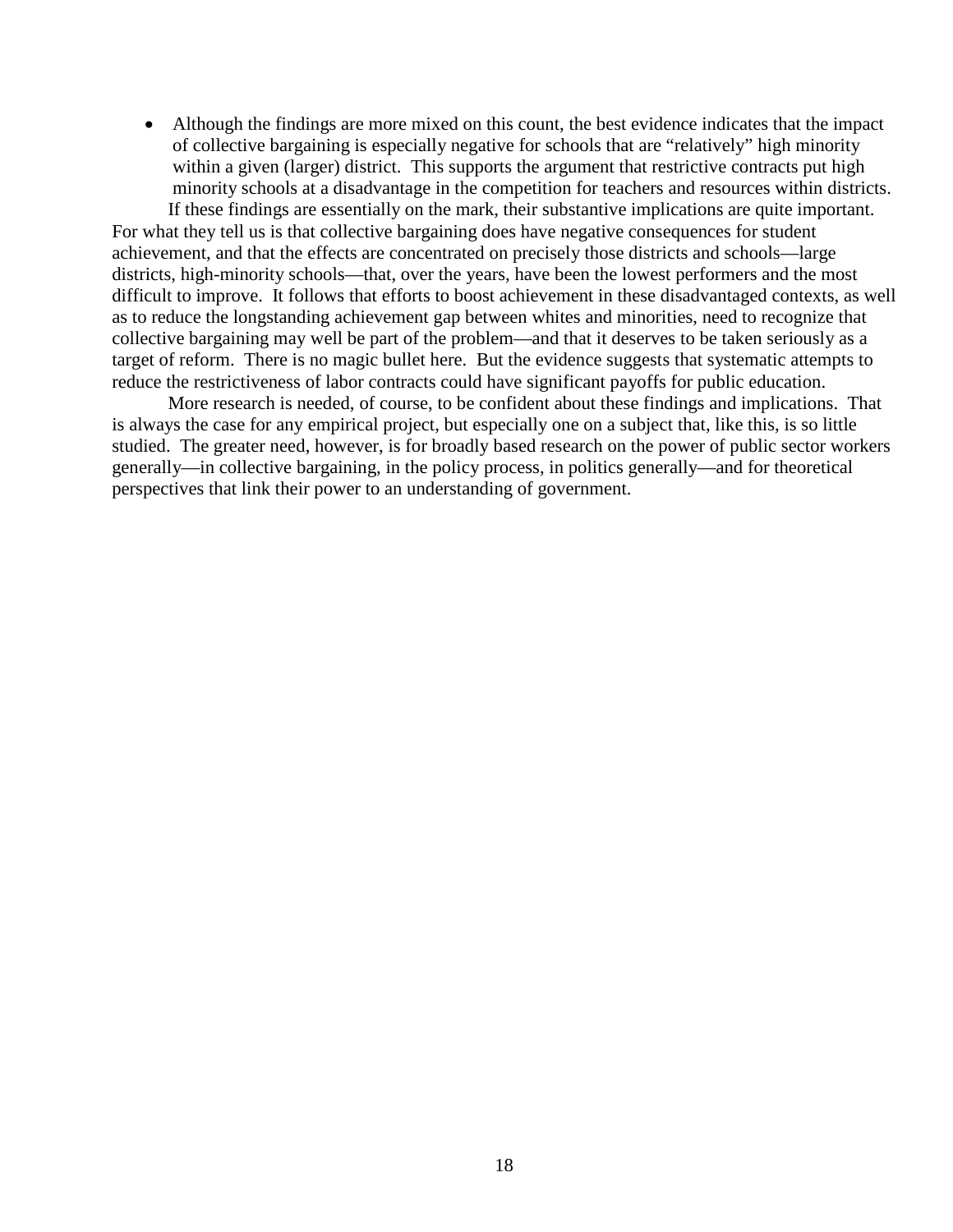## Appendix

The collective bargaining contracts were coded by singling out work-rule dimensions of relevance to school performance. Some were measured by single indicators, some by multiple indicators. The dimensions and their indictors are listed below. The numbers in parentheses are their factor loadings on the relevant dimensions.

- Assignment of teachers to classrooms (.30)
	- Role of seniority in assignments. (.70)
	- Can teacher formally request reasons for assignment? (.70)
	- Do teacher preferences have to be formally considered? (.40)
	- Stipulation that changes to assignments not be arbitrary and capricious.  $(.41)$
	- Does teacher have a right to continue in current position? (dropped)
	- Are there time deadlines by which assignments must be made?  $(.58)$
	- Number of pages devoted to assignments, logged. (.82)
- Voluntary transfers across schools (.68)
	- Role of seniority in voluntary transfers. (.62)
	- Are rejected candidates formally entitled to reasons for outcome? (.66)
	- Are there time deadlines for posting jobs and making job decisions?  $(.53)$
	- Number of pages devoted to voluntary transfers, logged. (.62)
	- Involuntary transfers across schools, as well as surplusing (school closings, etc.) (.78)
		- Role of seniority in involuntary transfers. (.63)
			- Can teachers formally request reasons for involuntary transfers? (.52)
			- Is there a limit on the number of involuntary transfers?  $(.40)$
			- Are there time deadlines for involuntary transfers?  $(.39)$
			- Role of seniority in the surplusing of teachers.  $(.68)$
			- Are teacher preferences solicited in surplusing? (.48)
			- Do surplused teachers have a right to return or priority in rehiring? (.47)
		- Number of pages devoted to involuntary transfers and surplusing, logged. (.74)
- Policy Committee with teacher representation? (.26)
- Personnel Committees with teacher representation (.25)
	- Is there a committee with input on assignments? (.47)
	- Is there a committee with input on voluntary transfers?  $(.52)$
	- Is there a committee with input on involuntary transfers?  $(.48)$
	- Is there a committee with input on surplusing? (.51)
- Observation of teacher performance (.24)
	- Is advanced notice required for classroom visits and observations?  $(0.47)$
	- Is a minimum number of classroom visits required?  $(.67)$
	- Are certain minutes of observation required for classroom visits? (.62)
- Joint determination of goals by teacher and principal? (.31)
- Evaluation of teachers (.44)
	- Does teacher get some choice of evaluators? (.44)
	- Is a third party involved in cases of disagreement?  $(.44)$
	- Number of pages devoted to teacher evaluation. (.46)
- Restrictions on number of students per teacher (.56)
	- Are there limits on class size? (.69)
	- Are there other limits on teacher-student ratios? (.69)
- Faculty meetings (.25)
	- Is there a limit on the number of faculty meetings?  $(.56)$
	- Is there a limit on the length of faculty meetings? (.60)
	- Is there a limit on the number of meetings with parents?  $(.58)$
	- Are there limits on the number of length of other kinds of meetings? (.44)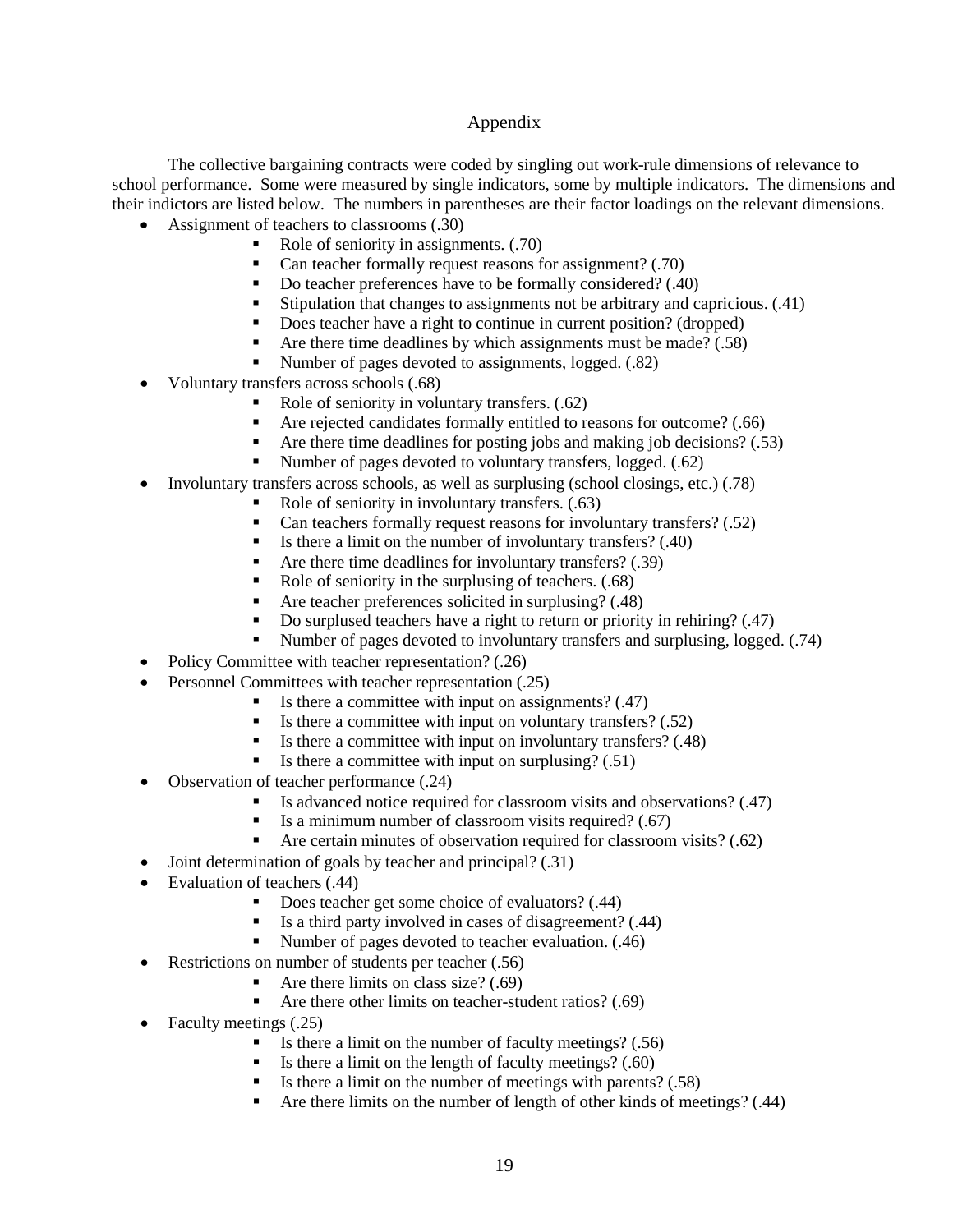- Does suspension or dismissal require "good cause" or "just cause"? (.25)
- Is a certain amount of preparation time guaranteed? (.41)
- Level of reliance on arbitration. (.25)
- Are there limits on nonteaching tasks? (dropped)
- Parent complaints (dropped)
	- Are there procedures for dealing with parent complaints? (.81)
	- Number of pages devoted to parent complaints, logged. (.81)

The most obvious method for creating an index of contract restrictiveness is through summation. For each dimension (if measured by multiple indicators), the component items can be standardized and averaged to give a composite score for that dimension; and these dimension scores can then be standardized and averaged to yield an overall index for the restrictiveness of the contract. But this approach assumes that the components within a dimension are all equally important (and should thus be given equal weight) in measuring that dimension, and also that each of the dimensions is equally important (and should be equally weighted) in constructing the final index—which are probably not good assumptions. Some rules and some dimensions are probably more important than others in capturing the restrictiveness of the contract. Rules about teacher transfer rights, for example, would seem much more problematic for school managers—and much more restrictive—than requirements about the length of faculty meetings.

This being so, factor analysis is a better, more flexible way of constructing the index. For each dimension, we can assume that the component rules are all measures of some latent concept (such as the restrictiveness associated with voluntary transfer rights), and we can factor analyze them to create a single score for that dimension: a score that weights the components unequally, depending on their correlation with the latent variable. We can then assume that the fifteen dimension scores are all measuring (in different ways, some better than others) the restrictiveness of the overall contract. And by factor analyzing these fifteen scores, we can arrive at a summary index of restrictiveness that is based on all of them, with weightings reflecting their differential importance.

This was the approach adopted here, using the principal factor method within Stata 9.0. For each dimension measured by multiple items, factor analysis of the component items showed that one latent factor was overwhelmingly dominant. In the above list, the number in parentheses following each item is its loading on the common factor for its dimension. These loadings, as the numbers indicate, were generally in the .5 to .6 range. One of the items listed above—under the Assignment dimension, measuring whether teachers have rights to continue in their current position—was dropped because its loading was quite low (at .08). All the other loadings were at least .40, regardless of the dimension.

Based on these loadings, composite indexes (single scores) were then created for each dimension, and the fifteen dimensions were then treated as providing multiple indicators of the restrictiveness of the labor contract. Here again, factor analysis led to the emergence of just one underlying factor of consequence. (Its eigen value was 2.31, for example, while the second factor had an eigen value of just .38). The factor loadings across dimensions were much more varied and generally weaker in magnitude by comparison to the within-dimension loadings; but this is not surprising given the broad diversity of the measures employed here—an attempt to cover most all the different types of work rules—and the narrowness of some of them. Dimensions were eliminated if they did not have a least a .20 loading with the underlying factor; and two of the dimensions—the ones dealing with parent complaints and with nonteaching duties—were dropped from the analysis on this basis. Of the remaining thirteen dimensions, all have consequential roles to play in the overall index, but the most important are voluntary and involuntary transfers, followed by restrictions on the number of students per teacher, rules for teacher evaluations, and guaranteed preparation time. That transfer restrictions are more heavily weighted than the other work rules is perhaps an indication of just how constraining it is for the schools when they are bound by rules that make it difficult to choose their own teaching staff.

Based on these loadings, a single composite index was created to measure the restrictiveness of the labor contract. A constant of 3 was then added to this initial index to ensure (for simplicity of interpretation) that the final index is always positive. This final index varies from 0 to 6, with a mean of 3.23 and a standard deviation of .77. This is the key independent variable in the empirical analysis of the paper.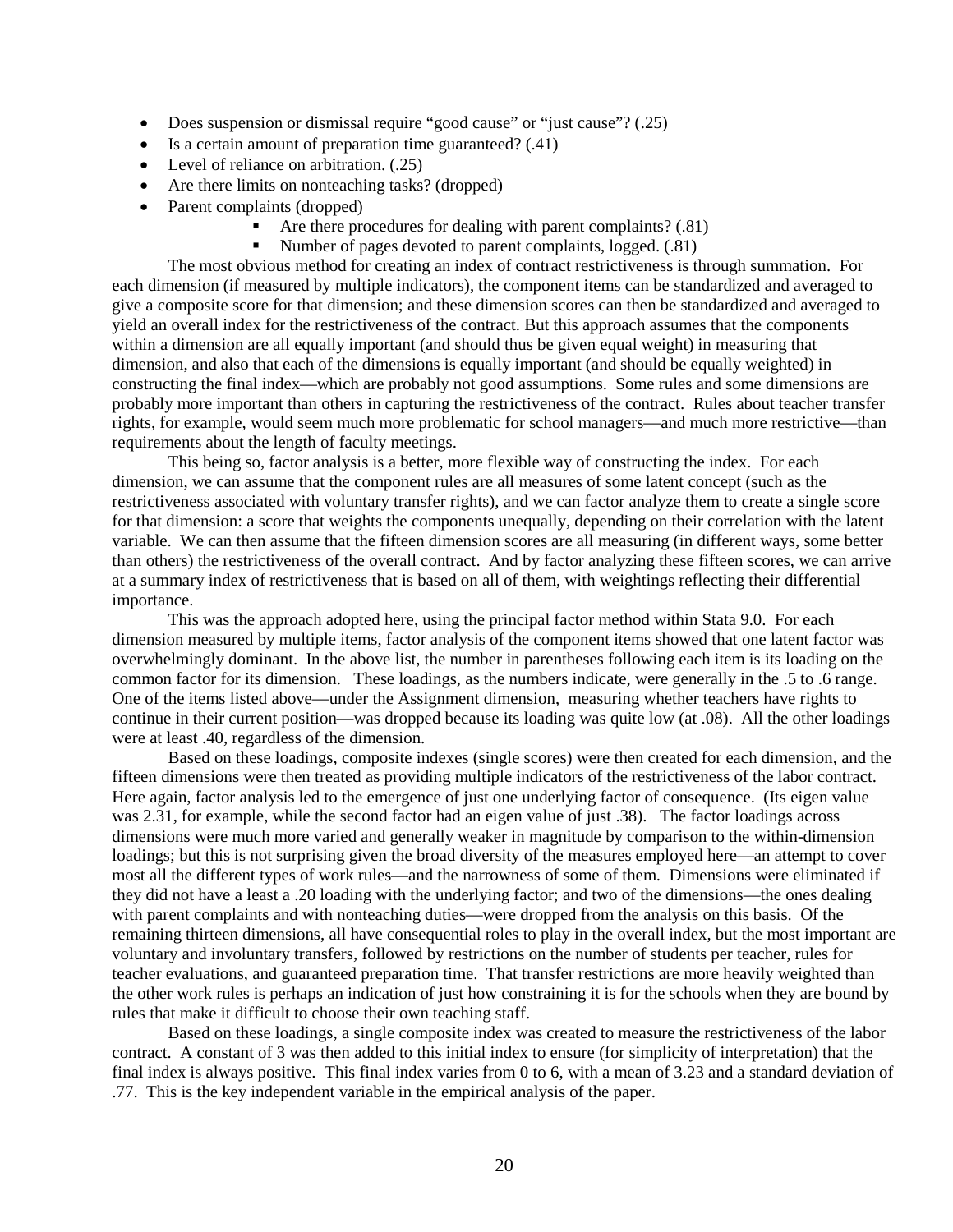





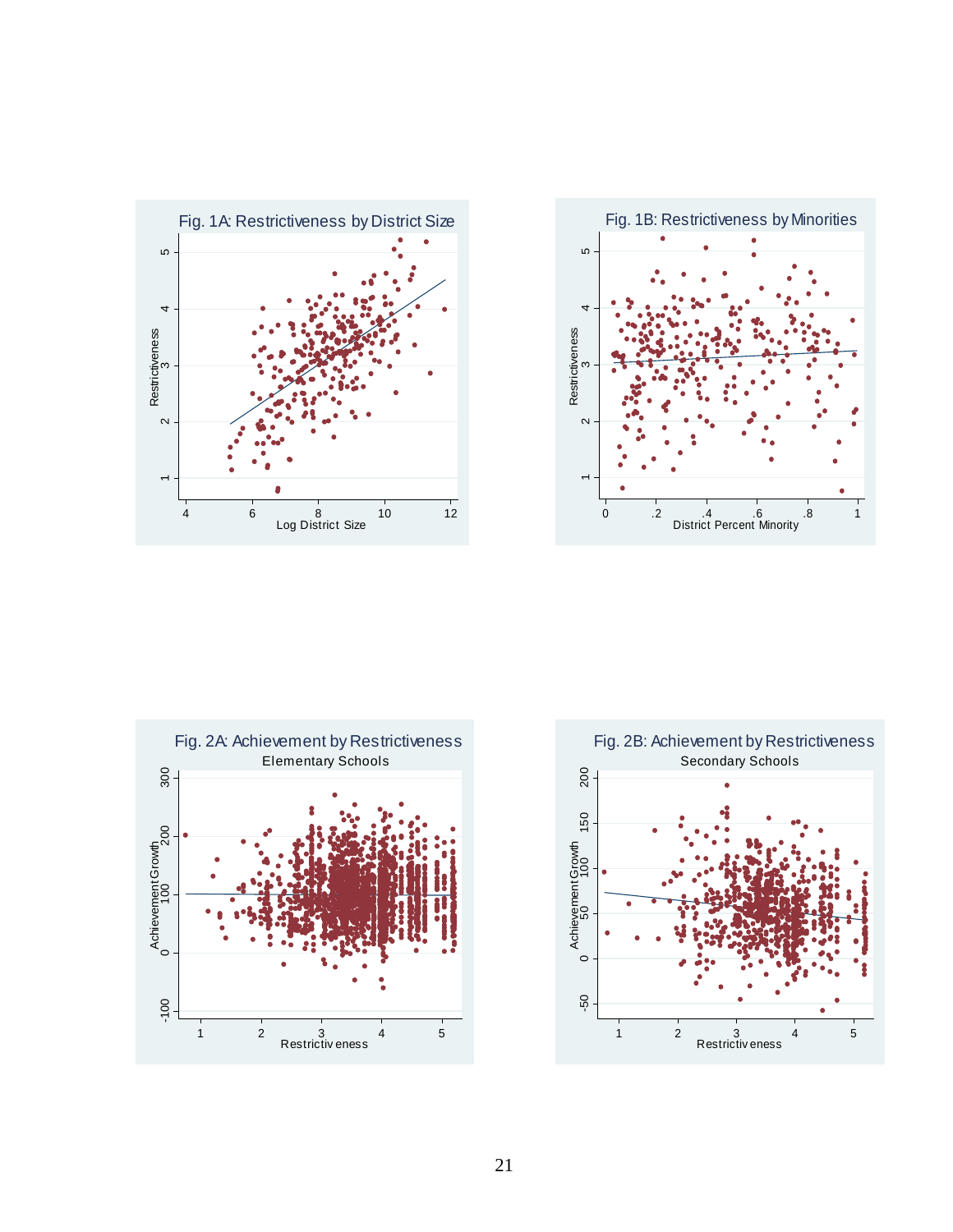|                                    | <b>Elementary Schools</b> |                          |               | <b>Secondary Schools</b> |        |               |  |
|------------------------------------|---------------------------|--------------------------|---------------|--------------------------|--------|---------------|--|
| <b>Variables</b>                   | Coef.                     | (sd)                     | <b>Impact</b> | Coef.                    | (sd)   | <b>Impact</b> |  |
| API, base year                     | $-.31**$                  | .075                     | $-1.73$       | $-0.22**$                | .11    | $-1.48$       |  |
| <b>API</b> Squared                 | $-0.00*$                  | .00                      | $-.67$        | $-0.00$                  | .00    | $-.38$        |  |
| District Size (log)                | 1.33                      | 1.98                     | .07           | $-2.59$                  | 2.17   | $-.18.16$     |  |
| $\Delta$ District Size (log)       | 2.81                      | 18.00                    | .01           | 31.67                    | 21.07  | .16           |  |
| School Size (log)                  | $-11.05***$               | 3.40                     | $-.16$        | $-6.16$                  | 3.89   | $-.20$        |  |
| $\Delta$ School Size (log)         | $10.71*$                  | 5.47                     | .07           | 8.90                     | 6.54   | .09           |  |
| % Black                            | $-.56***$                 | .12                      | $-.32$        | $-.80***$                | .16    | $-.52$        |  |
| % Asian                            | $.43***$                  | .08                      | .23           | $.29**$                  | .12    | .20           |  |
| % Hispanic                         | $-.04$                    | .10                      | $-.04$        | $-.21*$                  | .12    | $-.30$        |  |
| % Other Nonwhite                   | $-.05$                    | .17                      | .01           | $-.07$                   | .14    | $-.03$        |  |
| $\Delta$ % Black                   | $-2.62***$                | .41                      | $-.39$        | $-2.45***$               | .45    | $-.38$        |  |
| $\Delta$ % Asian                   | $1.24***$                 | .34                      | .20           | $.62*$                   | .35    | .12           |  |
| $\Delta$ % Hispanic                | $-1.06***$                | .24                      | $-.25$        | $-0.93***$               | .32    | $-.25$        |  |
| $\Delta$ % Other Nonwhite          | $-.55**$                  | .24                      | $-.08$        | $-.49*$                  | .27    | $-.12$        |  |
| % Free Meals                       | $-.37***$                 | .08                      | $-0.46$       | $-.24*$                  | .13    | $-.35$        |  |
| $\Delta$ % Free Meals              | $-.04$                    | .04                      | $-.04$        | .01                      | .14    | .00.          |  |
| % English Learners                 | $-46***$                  | .12                      | $-.41$        | $-.09$                   | .18    | $-.08$        |  |
| $\Delta$ % English Learners        | $-1.31***$                | .16                      | $-.36$        | $-.87$                   | .26    | $-.30$        |  |
| Rural                              | $-11.29$                  | 7.16                     | $-.24$        | $-8.52$                  | 6.57   | $-0.23$       |  |
| Suburban                           | $-1.78$                   | 2.89                     | $-.04$        | $-4.02$                  | 3.64   | $-.11$        |  |
| % College Educated                 | 43.48***                  | 13.70                    | .23           | 25.17*                   | 15.16  | .19           |  |
| <b>Elementary District</b>         | $-6.24$                   | 3.82                     | $-.13$        | $---$                    | $---$  | $---$         |  |
| <b>High School District</b>        | $---$                     | $\overline{\phantom{a}}$ | $---$         | $-1.01$                  | 4.90   | .03           |  |
| <b>High School</b>                 | $---$                     | $\overline{\phantom{0}}$ | $---$         | $-20.78***$              | 3.61   | $-.58$        |  |
| Class Size, Grades K-3             | 1.92**                    | .93                      | .13           | $---$                    | $---$  | $---$         |  |
| $\Delta$ Class Size, Grades K-3    | $2.13**$                  | .84                      | .16           | $---$                    | $---$  | ----          |  |
| Class Size, Grades 4-6             | $.89**$                   | .43                      | .11           | ----                     | ----   | ----          |  |
| $\triangle$ Class Size, Grades 4-6 | .17                       | .30                      | .03           | $---$                    | $---$  | $---$         |  |
| Class Size, Core Acad.             | $\overline{\phantom{0}}$  | $\overline{\phantom{0}}$ | ----          | $1.25*$                  | .66    | .21           |  |
| $\triangle$ Class Size, Core Acad. | $\overline{\phantom{0}}$  | $---$                    | $---$         | .70                      | .59    | .11           |  |
| % Inexper. Teachers                | $-.25*$                   | .15                      | $-.11$        | .18                      | .25    | .08           |  |
| $\Delta$ % Inexper. Teachers       | $-.48***$                 | .13                      | $-.20$        | $-.20$                   | .19    | $-.10$        |  |
| % Credentialed Teachers            | .14                       | .21                      | .06           | $-0.26$                  | .29    | $-.13$        |  |
| $\Delta$ % Credentialed Teachers   | .24                       | .16                      | .09           | .07                      | .18    | .03           |  |
| District Spending (log)            | $-42.76*$                 | 22.00                    | $-.14$        | $-3.07$                  | 21.03  | .01           |  |
| $\Delta$ District Spending (log)   | $-13.42$                  | 24.38                    | $-.03$        | 17.81                    | 20.84  | .07           |  |
| Teacher Salary (log)               | 19.80                     | 19.22                    | .07           | 23.58                    | 18.78  | .11           |  |
| $\Delta$ Teacher Salary (log)      | $-39.61$                  | 29.41                    | $-.11$        | 2.53                     | 24.29  | .01           |  |
| Bureaucracy                        | $-26.23$                  | 52.70                    | $-.03$        | $-30.46$                 | 48.21  | $-.06$        |  |
| $\triangle$ Bureaucracy            | $-33.32$                  | 54.16                    | $-.03$        | 17.14                    | 44.53  | .03           |  |
| <b>Contract Restrictiveness</b>    | $-7.56***$                | 2.55                     | $-.24$        | $-7.65***$               | 3.260  | $-.32$        |  |
| Constant                           | 548.02***                 | 261.72                   |               | 99.87                    | 259.24 |               |  |
| N Schools                          | 1947                      |                          |               | 829                      |        |               |  |
| N Districts                        | 241                       |                          |               | 250                      |        |               |  |
| Regression Adj. $R^2$              | .56                       |                          |               | .41                      |        |               |  |
|                                    |                           |                          |               |                          |        |               |  |

Dependent variable is the growth in the API score from 1998-99 to 2002-03. Statistical significance is indicated as follows: \*\*\* p<.01, \*\* p<.05, \* p<.10. Analysis carried out in Stata with clustering on the school district. All tests are two-tailed except for the test on contract restrictiveness, as we are testing a one-sided hypothesis in that case. Standard errors are in parentheses. Except for dummy variables, "Impact" refers to the effect on API growth, in standard deviations, of a shift in the relevant independent variable from a low value (one standard deviation below its mean) to a high value (one standard deviation above). For dummy variables, "Impact" has the same meaning, except it captures the effect of a shift in the independent variable from  $0$  to  $1\,$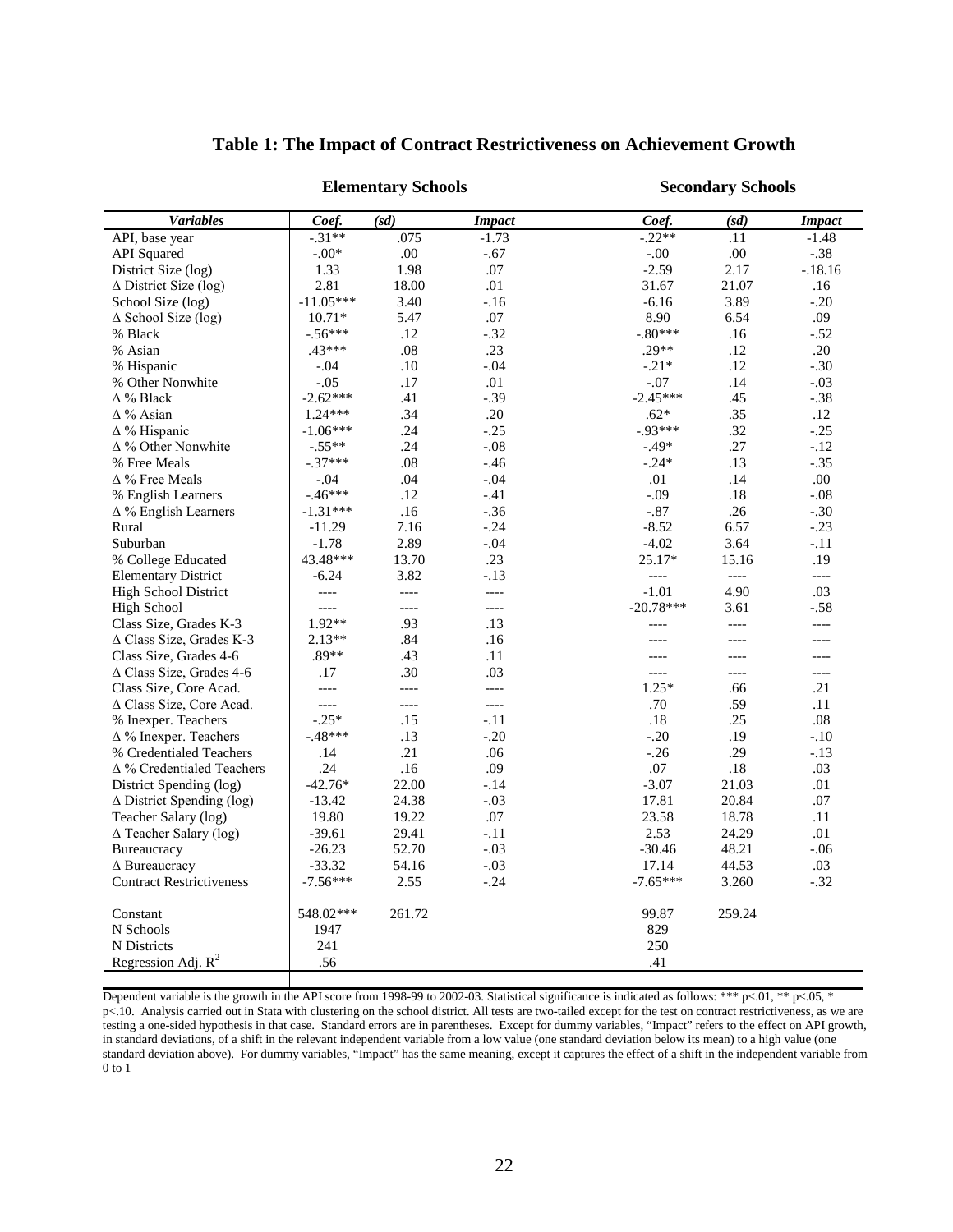|                  |                                 |             | <b>Elementary Schools</b> |               | <b>Secondary Schools</b> |       |        |
|------------------|---------------------------------|-------------|---------------------------|---------------|--------------------------|-------|--------|
| <b>Districts</b> | <b>Variables</b>                | Coef.       | (sd)                      | <b>Impact</b> | Coef.                    | (sd)  | Impact |
| All              |                                 |             |                           |               |                          |       |        |
|                  | Contract restrictiveness        | 11.81       | 11.32                     |               | 23.44                    | 14.17 |        |
|                  | Restrictiveness * district size | $-2.01**$   | 1.22                      |               | $-3.31***$               | 1.64  |        |
|                  |                                 |             |                           |               |                          |       |        |
|                  | N Schools                       | 1947        |                           |               | 829                      |       |        |
|                  | N Districts                     | 241         |                           |               | 250                      |       |        |
|                  | Adj. $R^2$                      | .56         |                           |               | .44                      |       |        |
|                  |                                 |             |                           |               |                          |       |        |
| Larger           |                                 |             |                           |               |                          |       |        |
|                  | Contract restrictiveness        | $-16.31***$ | 2.20                      | $-.44$        | $-15.65***$              | 3.97  | $-.57$ |
|                  |                                 |             |                           |               |                          |       |        |
|                  | N Schools                       | 980         |                           |               | 363                      |       |        |
|                  | N Districts                     | 32          |                           |               | 33                       |       |        |
|                  | Adj. $R^2$                      | .61         |                           |               | .54                      |       |        |
|                  |                                 |             |                           |               |                          |       |        |
| Smaller          |                                 |             |                           |               |                          |       |        |
|                  | Contract restrictiveness        | $-.91$      | 2.63                      | $-.02$        | $-.41$                   | 2.63  | $-.02$ |
|                  | N Schools                       | 967         |                           |               | 466                      |       |        |
|                  |                                 |             |                           |               |                          |       |        |
|                  | N Districts                     | 209         |                           |               | 217                      |       |        |
|                  | Adj. $R^2$                      | .57         |                           |               | .43                      |       |        |
|                  |                                 |             |                           |               |                          |       |        |

# **Table 2: The Impact of Contract Restrictiveness on Achievement Growth, By District Size**

Dependent variable is the growth in the API score from 1998-99 to 2002-03. Estimated model includes all the independent variables listed in Table 1. Statistical significance is indicated as follows: \*\*\* p<.01, \*\* p<.05, \* p<.10. Analysis carried out in Stata with clustering on the school district. The test for contract restrictiveness in the first regression is two tailed, because the presence of the interaction term means that it could either be positive or negative and still be consistent with the hypothesis of an overall negative effect. The tests for all other variables are one tailed, as the hypothesis in each case is one-sided: that the coefficient is negative. Standard errors are in parentheses. "Impact" refers to the effect on API growth, in standard deviations, of a shift in the relevant independent variable from a low value (one standard deviation below its mean) to a high value (one standard deviation above). Impacts are not calculated for the first regression because the impact of restrictiveness on API growth depends on district size, and thus varies.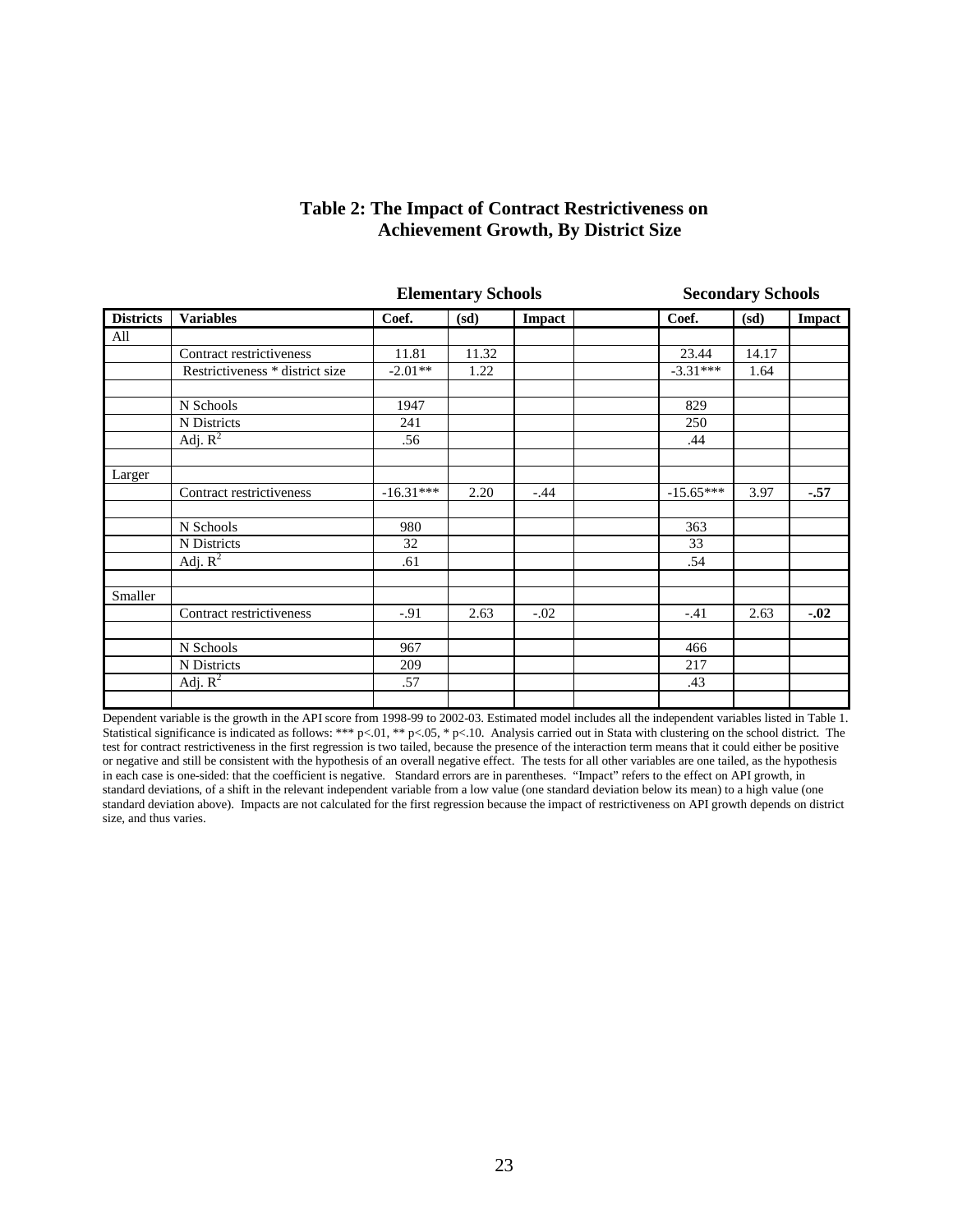| Table 3: Testing for Conditional Effects – Does the Impact of Contract Restrictiveness |
|----------------------------------------------------------------------------------------|
| <b>Depend on Minority Composition and District Size?</b>                               |

|            |                                   | <b>Elementary Schools</b> |       |                |         |          | <b>Secondary Schools</b> |           |                |  |
|------------|-----------------------------------|---------------------------|-------|----------------|---------|----------|--------------------------|-----------|----------------|--|
|            |                                   | Model 1                   |       | <b>Model 2</b> |         |          | Model 1                  |           | <b>Model 2</b> |  |
| Dist. Size | <b>Variables</b>                  | Coef.                     | (sd)  | Coef.          | (sd)    | Coef.    | (sd)                     | Coef.     | (sd)           |  |
| Larger     |                                   |                           |       |                |         |          |                          |           |                |  |
|            | Restrictiveness                   | 108.88**                  | 42.96 | 117.34***      | 39.12   | $-1.66$  | 84.45                    | $-4.42$   | 90.00          |  |
|            | Restrictiveness*black             | $-.32**$                  | .18   | $- - - -$      | ----    | $-.18$   | .19                      | $---$     | $---$          |  |
|            | Restrictiveness*Hispanic          | $-.14*$                   | .10   | ----           | ----    | $-25**$  | .11                      | $---$     | $---$          |  |
|            | Restrictiveness*minority          | $---$                     | ----  | $-19***$       | .08     | $---$    | $---$                    | $-.23***$ | .09            |  |
|            | Restrictiveness*relative minority | $-.18*$                   | .11   | $-16$          | .12     | .16      | .16                      | .17       | .16            |  |
|            | Restrictiveness*log district size | $-10.64***$               | 4.04  | $-11.45***$    | 3.66    | $-.52$   | 7.95                     | $-.24$    | 8.51           |  |
|            |                                   |                           |       |                |         |          |                          |           |                |  |
|            | N Schools                         | 980                       |       | 980            |         | 363      |                          | 363       |                |  |
|            | N Districts                       | 32                        |       | 32             |         | 33       |                          | 33        |                |  |
|            | Adj. $R^2$                        | .63                       |       | .62            |         | .54      |                          | .54       |                |  |
|            |                                   |                           |       |                |         |          |                          |           |                |  |
| Smaller    |                                   |                           |       |                |         |          |                          |           |                |  |
|            | Restrictiveness                   | $-22.35$                  | 17.35 | $-16.84$       | 17.14   | $-32.31$ | 19.98                    | $-28.68$  | 19.48          |  |
|            | Restrictiveness*black             | $-.65*$                   | .44   | ----           | $--- -$ | $-.43$   | .56                      | $---$     | $---$          |  |
|            | Restrictiveness*Hispanic          | $-.05$                    | .08   | ----           | ----    | .09      | .07                      | $---$     | $---$          |  |
|            | Restrictiveness*minority          | .19                       | .18   | $-0.06$        | .08     |          |                          | .08       | .07            |  |
|            | Restrictiveness*relative minority | $---$                     | ----  | .18            | .19     | $-.07$   | .35                      | $-.11$    | .35            |  |
|            | Restrictiveness*log district size | 3.00                      | 2.15  | 2.12           | 2.10    | 3.55     | 2.41                     | 2.93      | 2.29           |  |
|            |                                   |                           |       |                |         |          |                          |           |                |  |
|            | N Schools                         | 967                       |       | 967            |         | 466      |                          | 466       |                |  |
|            | N Districts                       | 209                       |       | 209            |         | 217      |                          | 217       |                |  |
|            | Adj. $\overline{R^2}$             | .58                       |       | .58            |         | .43      |                          | .43       |                |  |
|            |                                   |                           |       |                |         |          |                          |           |                |  |

Dependent variable is the growth in the API score from 1998-99 to 2002-03. Estimated model includes all the independent variables listed in Table 1. Statistical significance is indicated as follows: \*\*\* p<.01, \*\* p<.05, \* p<.10. Analysis carried out in Stata with clustering on the school district. The test for the contract restrictiveness variable itself is two tailed, because the presence of the interaction term means that it could either be positive or negative and still be consistent with the hypothesis of an overall negative effect. The tests for all the interaction terms are one tailed, as the hypothesis in each case is one-sided: that the coefficient is negative. Standard errors are in parentheses.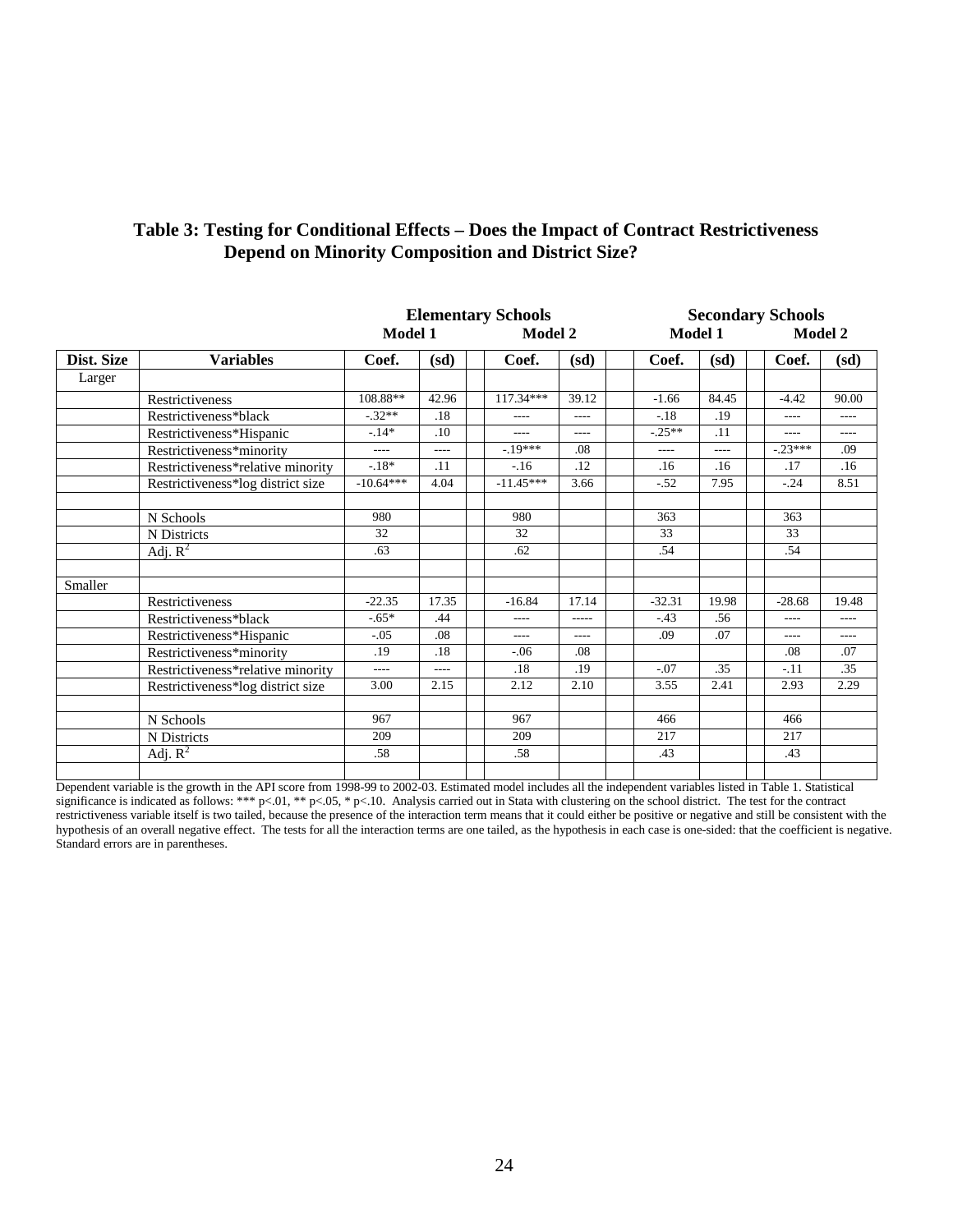| Type of School | Minority | Disadvantage | District Size | Impact |
|----------------|----------|--------------|---------------|--------|
| Elementary     | High     | High         | High          | $-.61$ |
|                | High     | Low          | High          | $-.50$ |
|                | High     | High         | Low           | $-.39$ |
|                | High     | Low          | Low           | $-.29$ |
|                | Low      | High         | High          | $-.29$ |
|                | Low      | Low          | High          | $-.18$ |
|                | Low      | High         | Low           | $-.08$ |
|                | Low      | Low          | Low           | .03    |
|                |          |              |               |        |
| Secondary      | High     |              |               | $-.84$ |
|                | Low      |              |               | $-.40$ |
|                |          |              |               |        |
|                |          |              |               |        |

# **Table 4: Impact Coefficients for the Larger Districts**

The data are from the largest districts, as defined in the text. The impact coefficient indicates the effect on achievement growth, in standard deviations, as contract restrictiveness moves from one standard deviation below its mean to one standard deviation above, given that the stipulated conditions obtain. A "high" value for the relevant condition repr percentile on that condition, and a "low" score represents the score of a school at the  $25<sup>th</sup>$  percentile.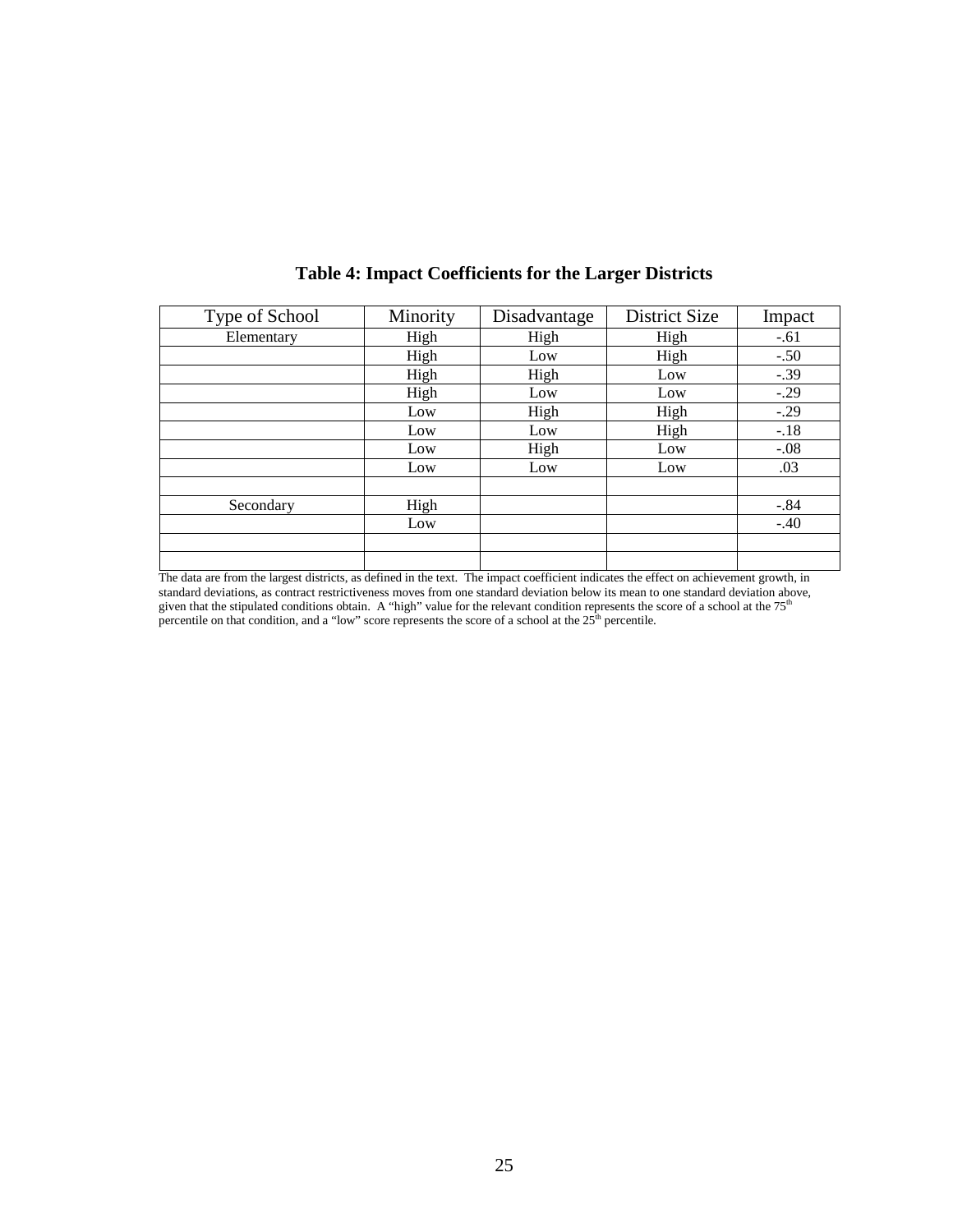## References

Argyris, Laura M., and Daniel I. Rees. 1995. Unionization and School Productivity. Research in Labor Economics Vol. 14: 49-68.

Baumgartner, Frank R., and Beth L. Leech. 1998. Basic Interests. Princeton, N.J.: Princeton University Press.

Blais, Andre, Donald E. Blake, and Stephane Dion. 1997. Governments, Parties, and Public Sector Employees. Pittsburgh: University of Pittsburgh Press.

Carpenter, Daniel. 2001. The Forging of Bureaucratic Autonomy. Princeton, NJ: Princeton University Press.

Ciglar, Alan J., and Burdett A. Loomis. 2006. Interest Group Politics. Washington, D.C.: CQ Press.

Doucouliagos, Christos, and Patrice Laroche. 2003. What Do Unions Do to Productivity? A Meta-Analysis. Industrial Relations Vol. 42 No.4: 650–691.

Eberts, Randall W., and Joe A. Stone. 1984. Unions and Public Schools: The Effect of Collective Bargaining on American Education. Lexington, MA: Lexington Books.

……………, and Joe A. Stone. 1986. Teachers Unions and the Productivity of Public Schools. Industrial and Labor Relations Review Vol. 40: 355-363.

Epstein, David, and Sharyn O'Halloran. 1999. Delegating Powers. New York: Cambridge University Press.

Freeman, Richard B. 1986. Unionism Comes to the Public Sector. 24 Journal of Economic Literature: 41-86.

…………… and Casey Ichniowski, eds., When Public Sector Workers Unionize. Chicago: University of Chicago Press.

Grimes, Paul W., and Charles A. Register. 1990. Teachers Unions and Student Achievement in High School Economics. Journal of Economic Education Vol. 21: 297-308.

Grimshaw, William J. 1979. Union Rule in the Schools. Lexington, MA: Lexington Books.

Hanushek, Eric A. 2002. Publicly Provided Education. In Alan J. Auerbach and Martin Feldstein, eds., Handbook of Public Economics. Amsterdam: North Holland.

……………2003. The Failure of Input-Based Schooling. Economic Journal 113: 64-98. ……………, John F. Kain, and Steven G. Rivkin. 2004. Why Public Schools Lose Teachers. The Journal of Human Resources 39 no.2 (Spring): 326-354.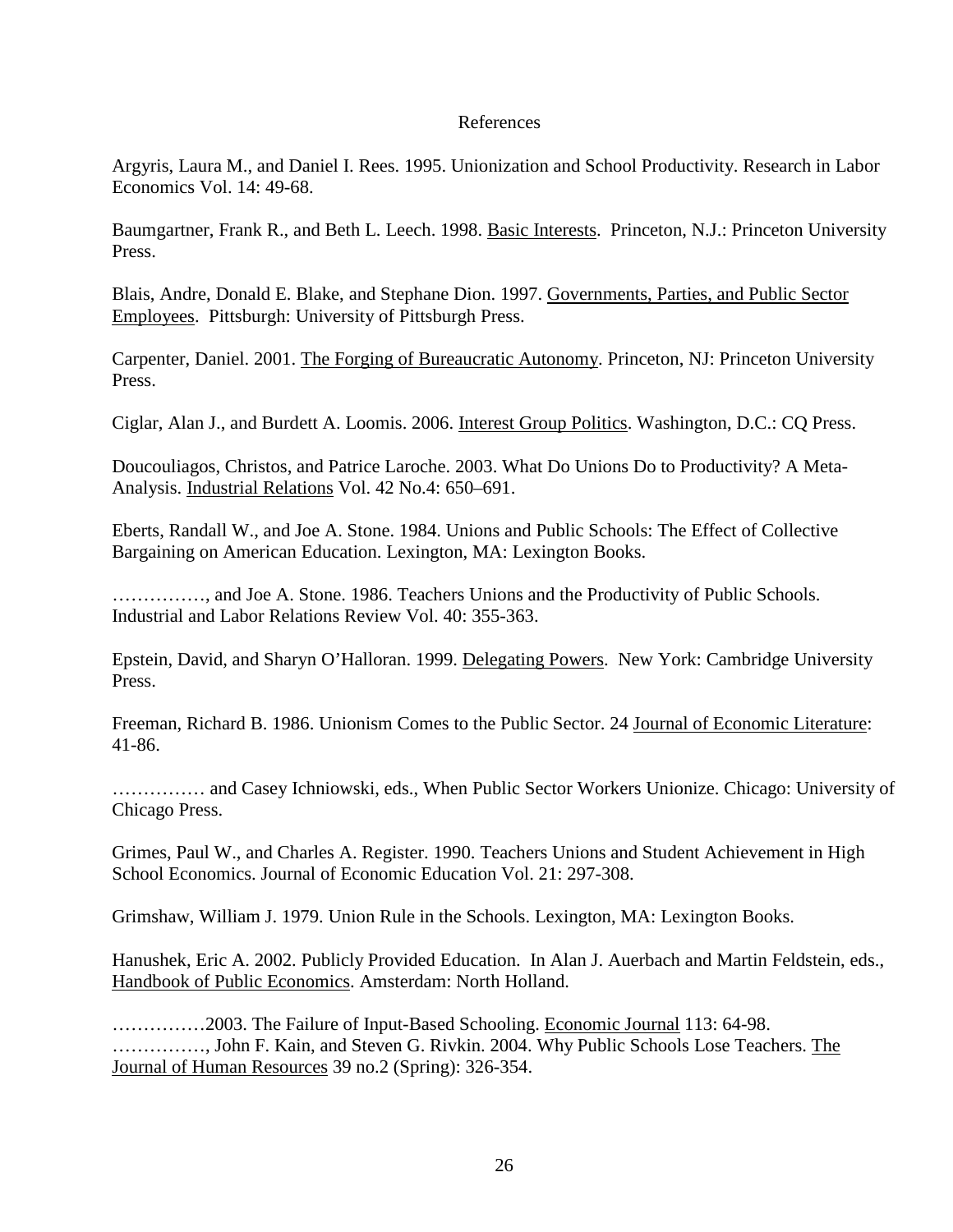Hirsch, Barry T. 2004. What Do Unions Do for Economic Performance? Journal of Labor Research 25 No. 3: 415-456.

Hoxby, Caroline M. 1996. How Do Teachers Unions Affect Education Production? Quarterly Journal of Economics 111: 671-718.

Huber, John D., and Charles R. Shipan. 2002. Deliberate Discretion? The Institutional Foundations of Bureaucratic Autonomy. New York: Cambridge University Press.

Johnson, Ronald J., and Gary D. Libecap. 1994. The Federal Civil Service System and the Problem of Bureaucracy. Chicago: University of Chicago Press.

Kane, Thomas J., Jonah Rockoff, and Douglas Staiger. 2006. What Does Certification Tell Us about Teacher Effectiveness: Evidence from New York City. NBER Working Paper No. 12155.

Kurth, Michael M. 1987. Teachers Unions and Excellence in Education: An Analysis of the Decline in SAT Scores. Journal of Labor Research Vol. 8: 351-367.

Levin, Jessica, Jennifer Mulhern, and Joan Schunck. 2005. "Unintended Consequences: The Case for Reforming the Staffing Rules in Urban Teachers Union Contracts." Report by the New Teacher Project, on the web at [www.tntp.org](http://www.tntp.org/) (date of access: December 17, 2005).

Lewin, David, Peter Feuille, Thomas A. Kochan, and John Thomas Delaney, eds.. 1988. Public Sector Labor Relations. Lexington, MA: Lexington Books.

Lewis, David. 2003. Presidents and the Politics of Agency Design. Stanford, CA: Stanford University Press.

Lieberman, Myron. 1997. The Teacher Unions. New York: Free Press.

Loveless, Tom. 2000. Conflicting Missions: Teachers Unions and Educational Reform. Washington, D.C.: Brookings Institution.

McCubbins, Mathew D., Roger G. Noll, and Barry R. Weingast. 1987. Administrative Procedures as Instruments of Political Control. Journal of Law, Economics, and Organization 3: 243-277.

McDonnell, Lorraine M., and Anthony Pascal. 1979. Organized Teachers in American Schools. Santa Monica, CA: Rand Corp.

Milkman, Martin I. Teachers Unions, Productivity, and Minority Student Achievement." Journal of Labor Research Vol. 18: 137-150.

Mishel, Lawrence, and Richard Rothstein. 2002. The Class Size Debate. Washington, D.C.: Economic Policy Institute.

Moe, Terry M. 2001. Teachers Unions and the Public Schools. In Terry M. Moe, ed., A Primer on America's Schools. Stanford, CA: Hoover Press.